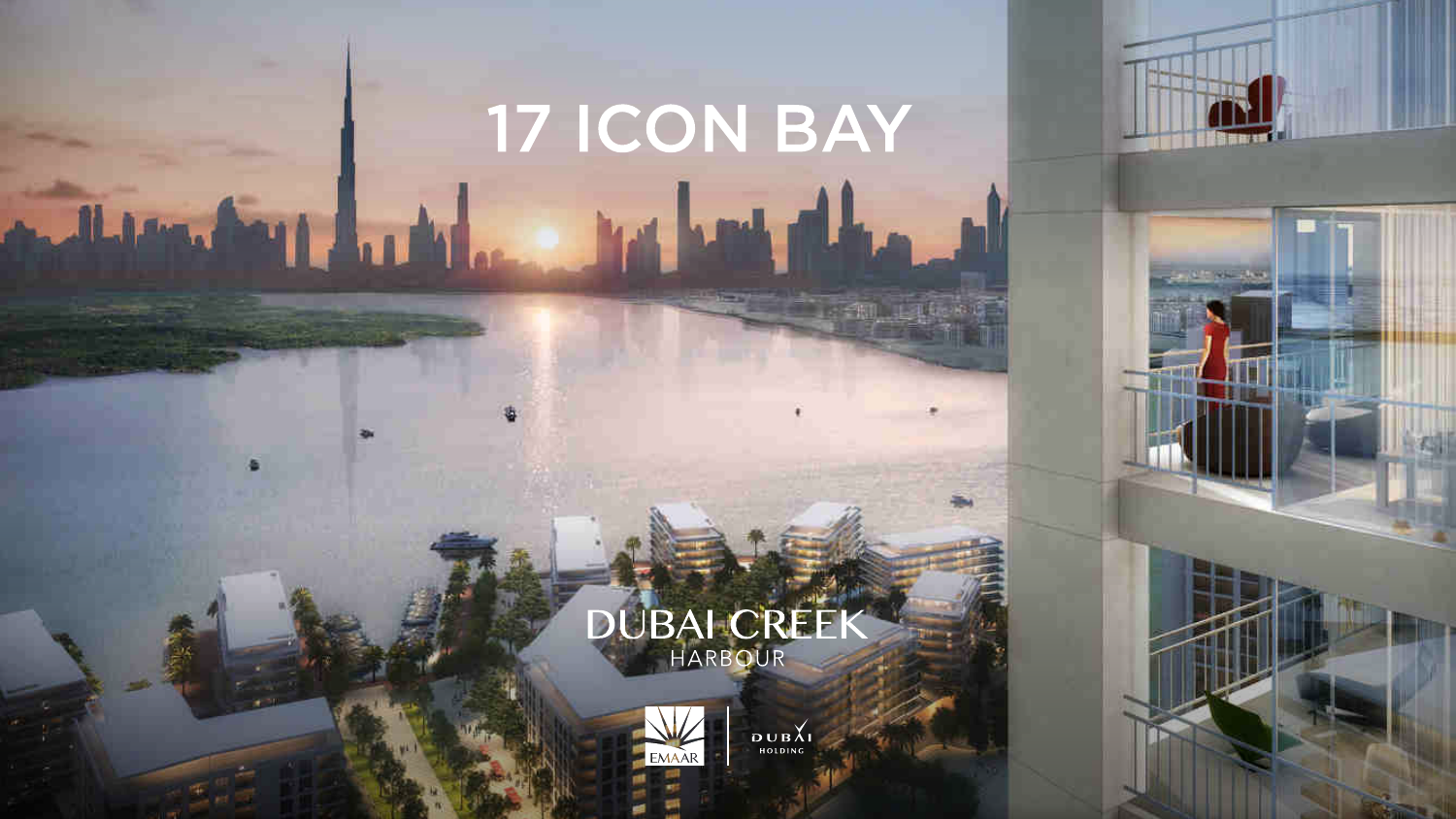### RISING FROM THE HEART OF ISLAND DISTRICT

Ê

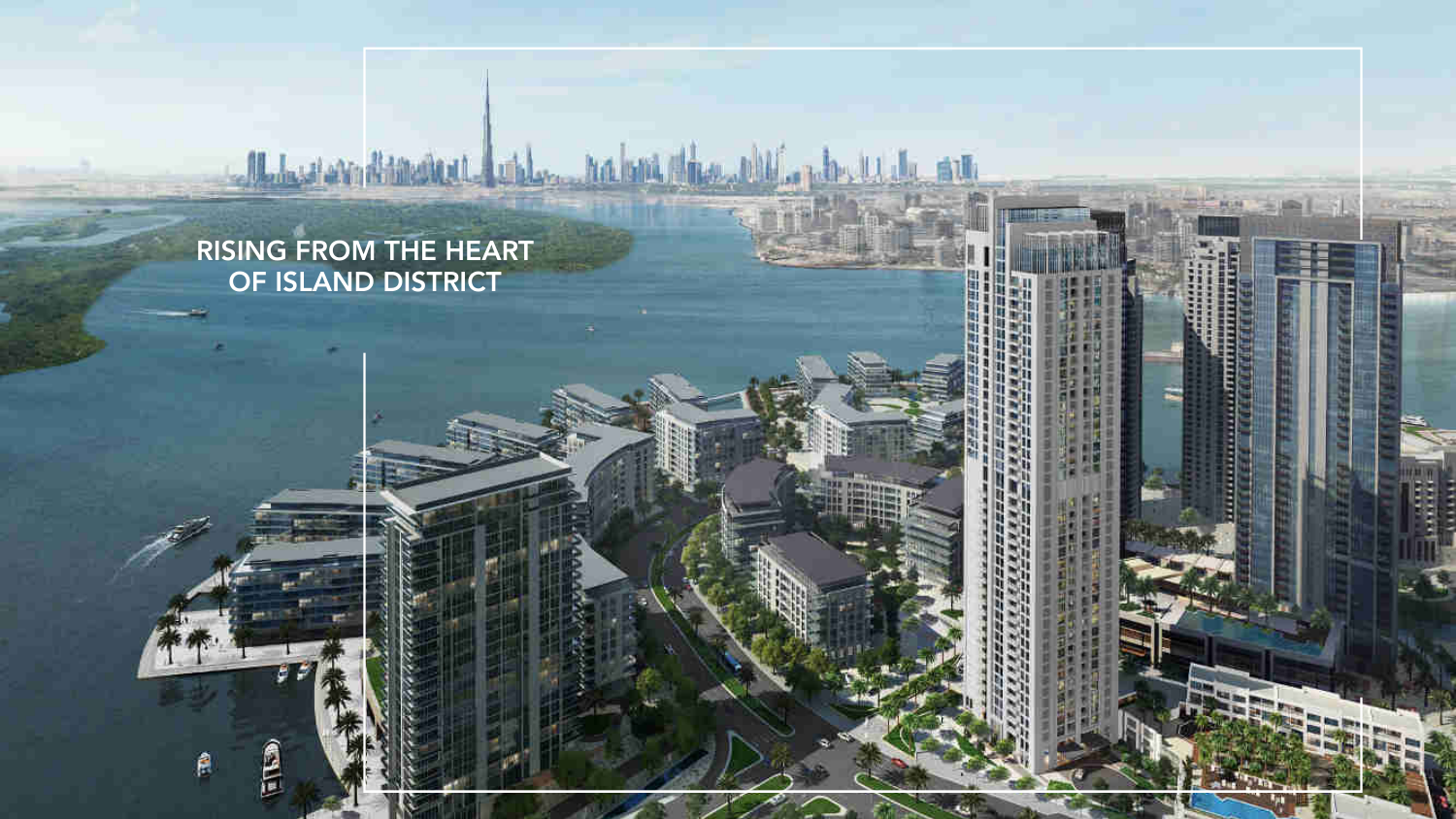

## ANCHORED TO THE CENTRAL PARK

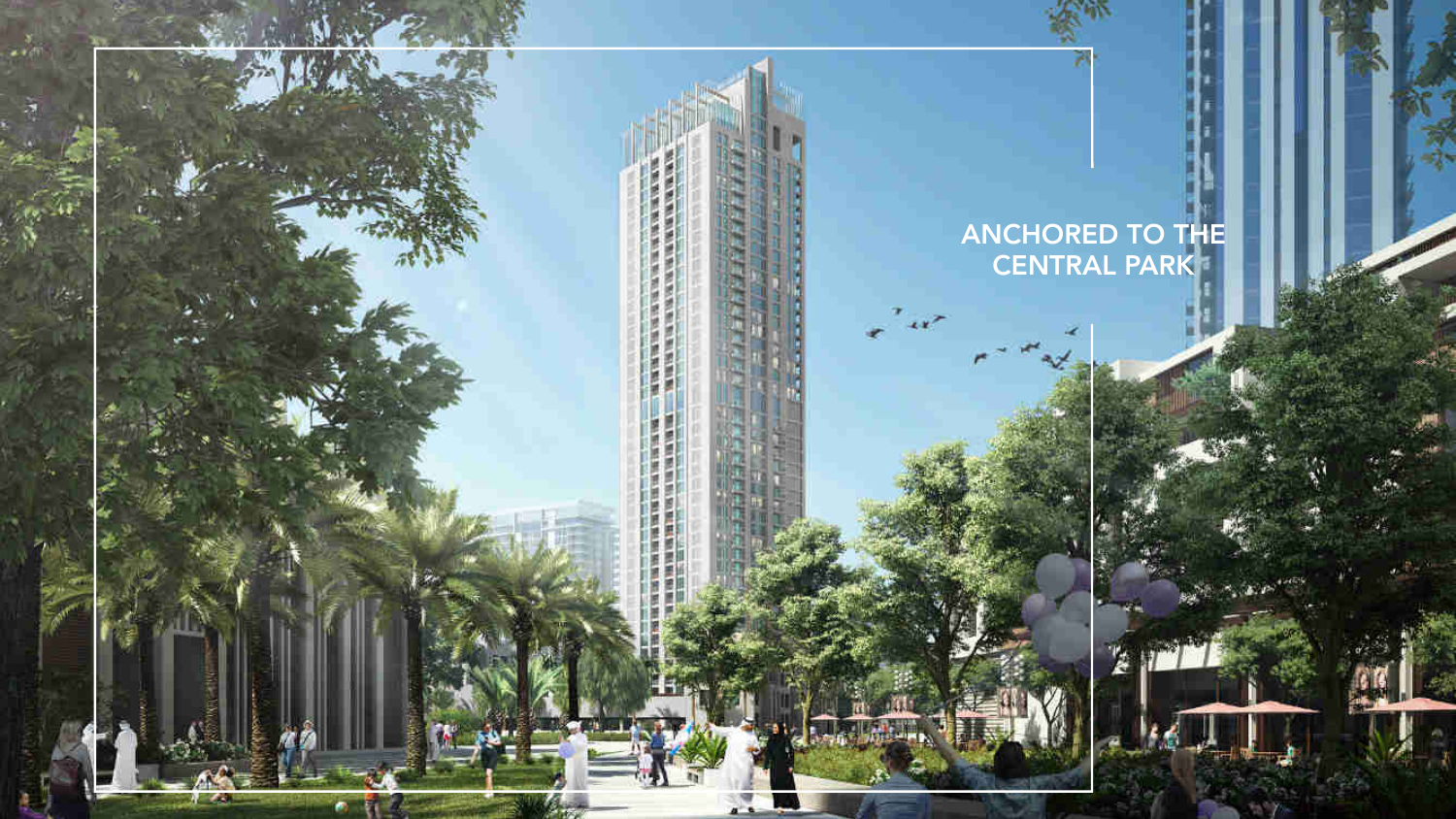### OFFERING **C VIEWS**

43

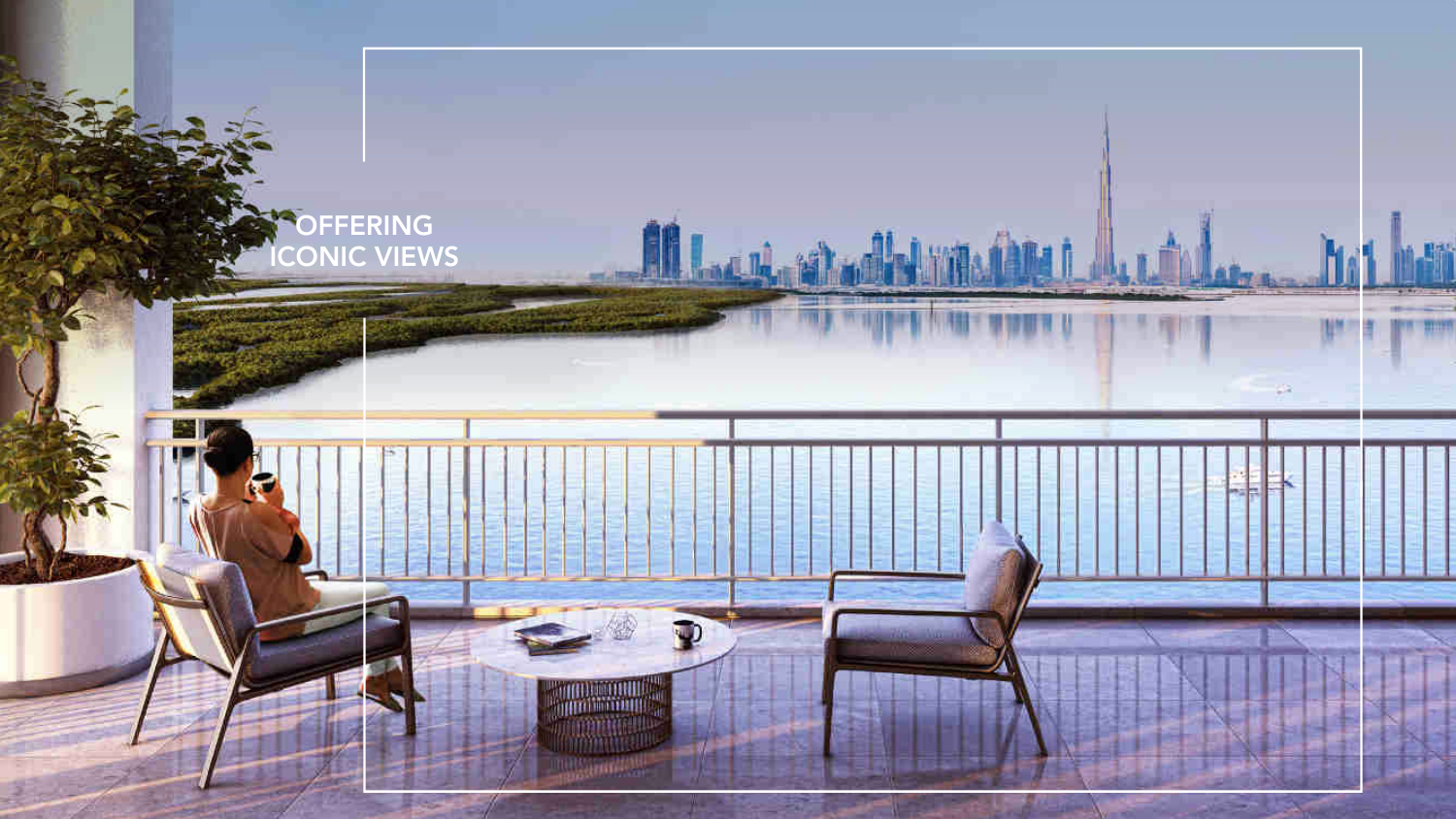1, 2 and 3 Bedroom Apartments Equipped with Modern Amenities

**THE REAL** 

Private Pool and Fitness Centre Seamlessly Connected to Tranquil Spaces



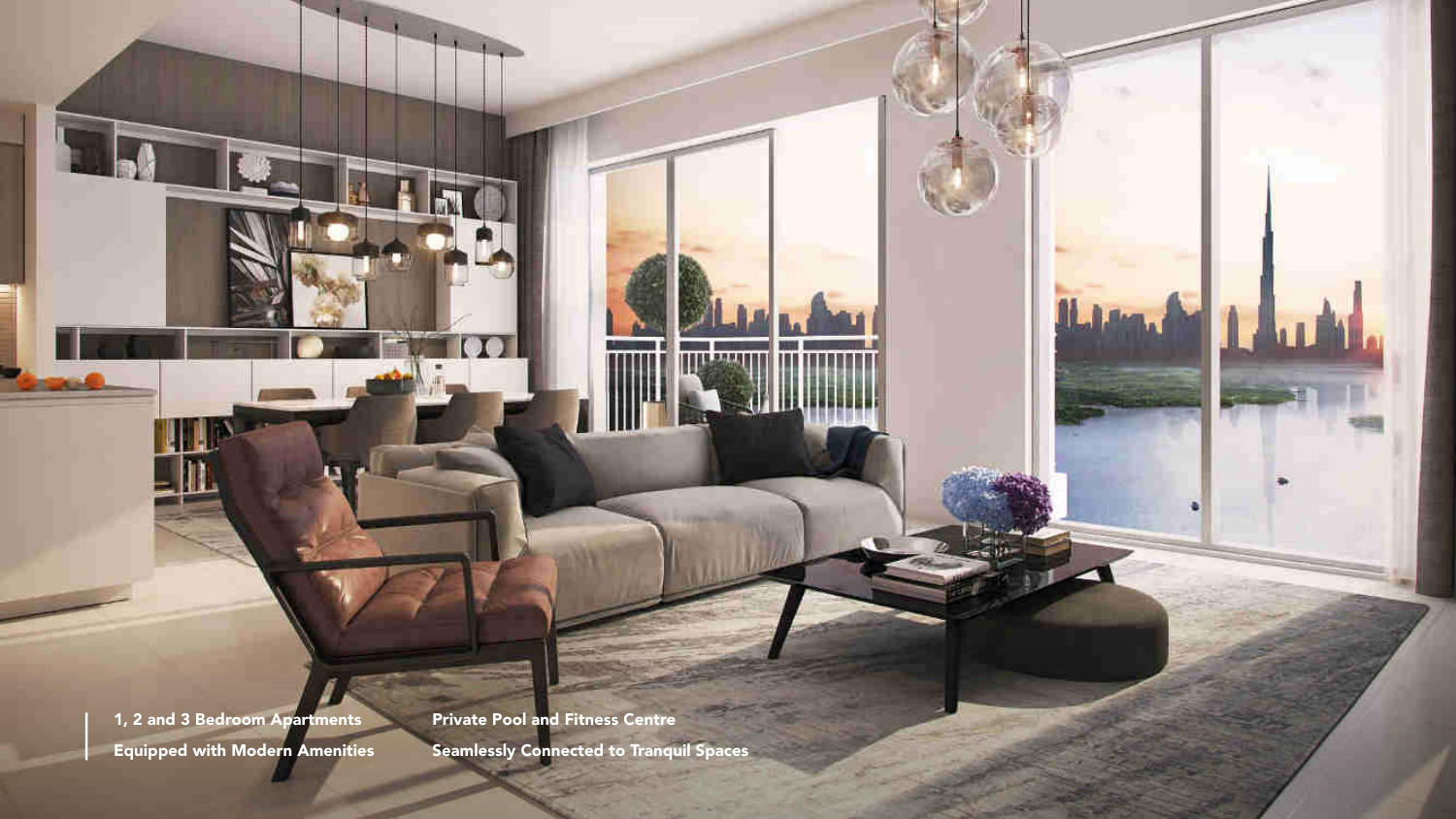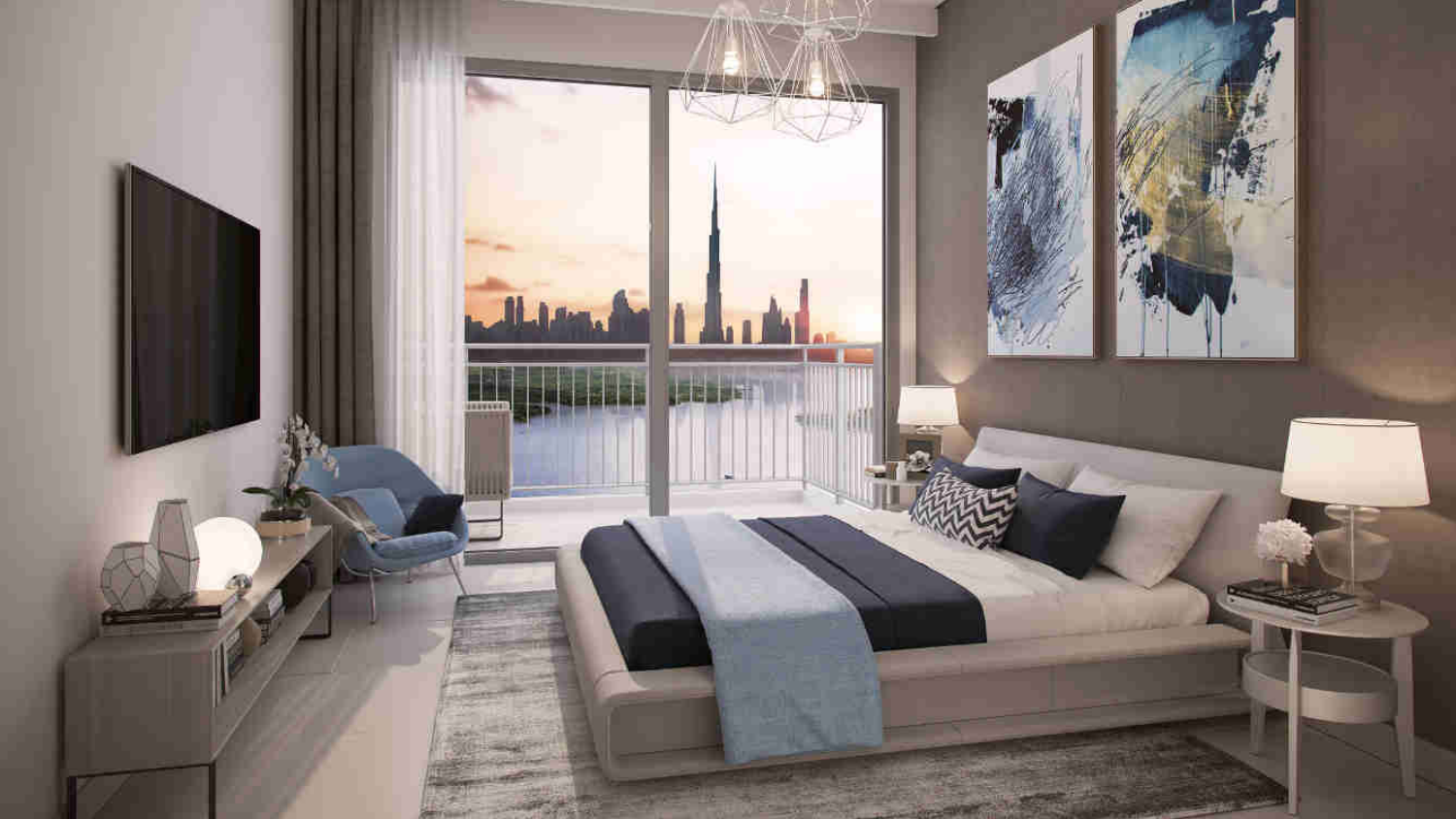### **OVERLOOKING** WILDLIFE SANCTUARY

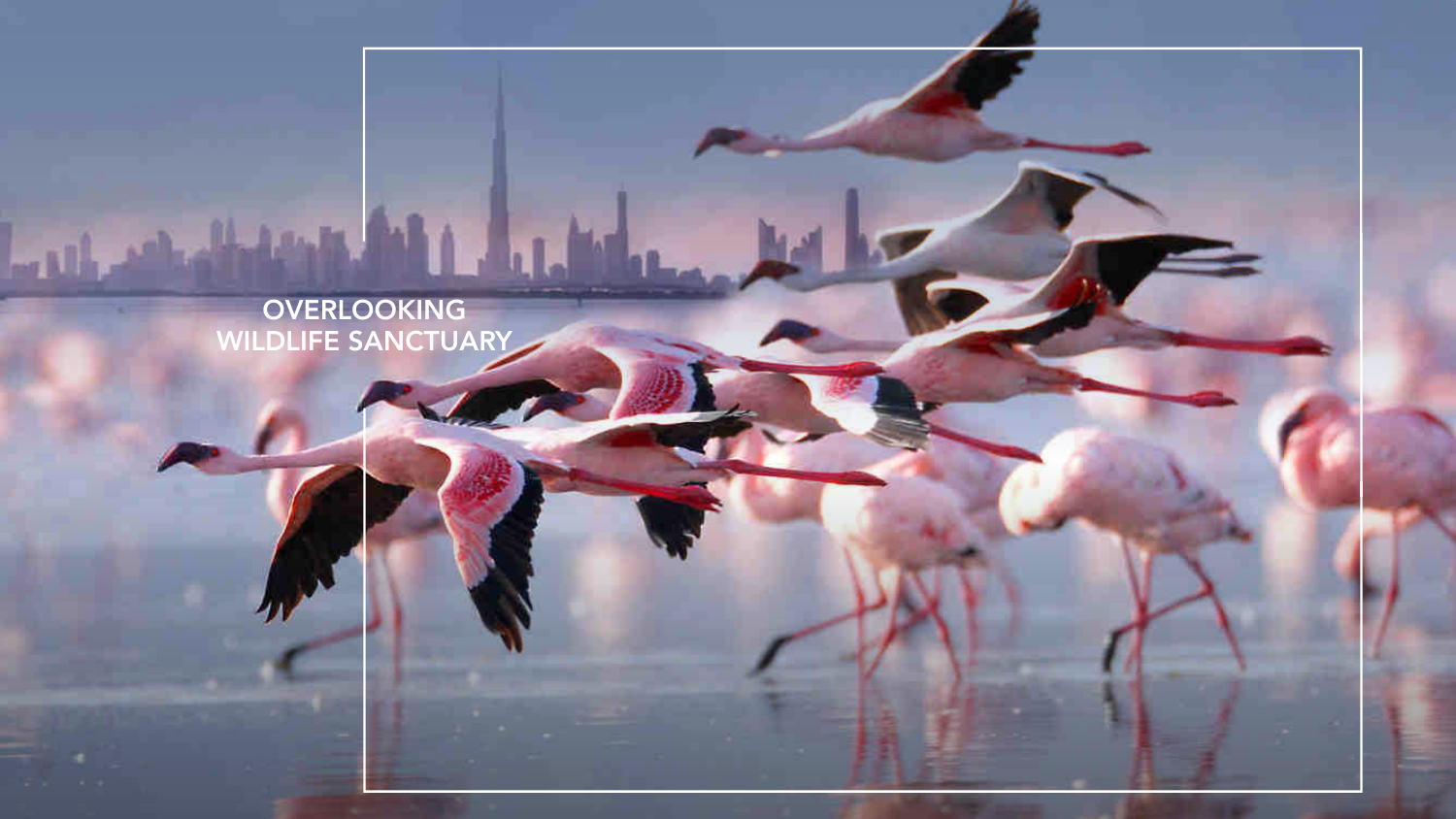![](_page_7_Picture_0.jpeg)

# 17 ICON BAY

FLOOR PLANS

![](_page_7_Picture_3.jpeg)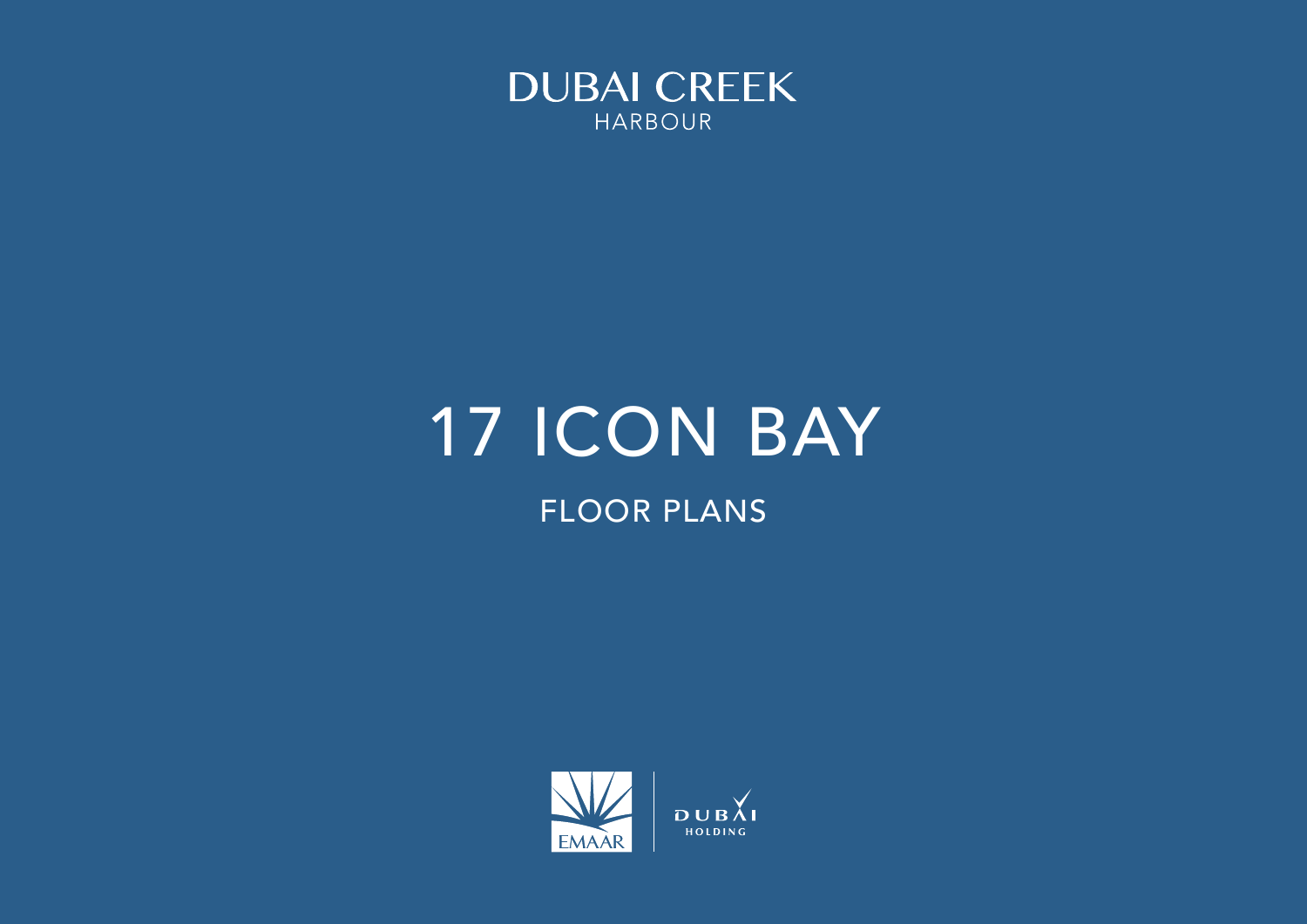![](_page_8_Picture_0.jpeg)

![](_page_8_Picture_1.jpeg)

UNIT 01 | LEVEL 2-15

Suite Area 999.9 sq.ft. / 92.89 sq.m.

Balcony Area 72.7 sq.ft. / 6.75 sq.m.

Total Area 1,072.5 sq.ft. / 99.64 sq.m.

![](_page_8_Figure_7.jpeg)

![](_page_8_Picture_8.jpeg)

![](_page_8_Picture_10.jpeg)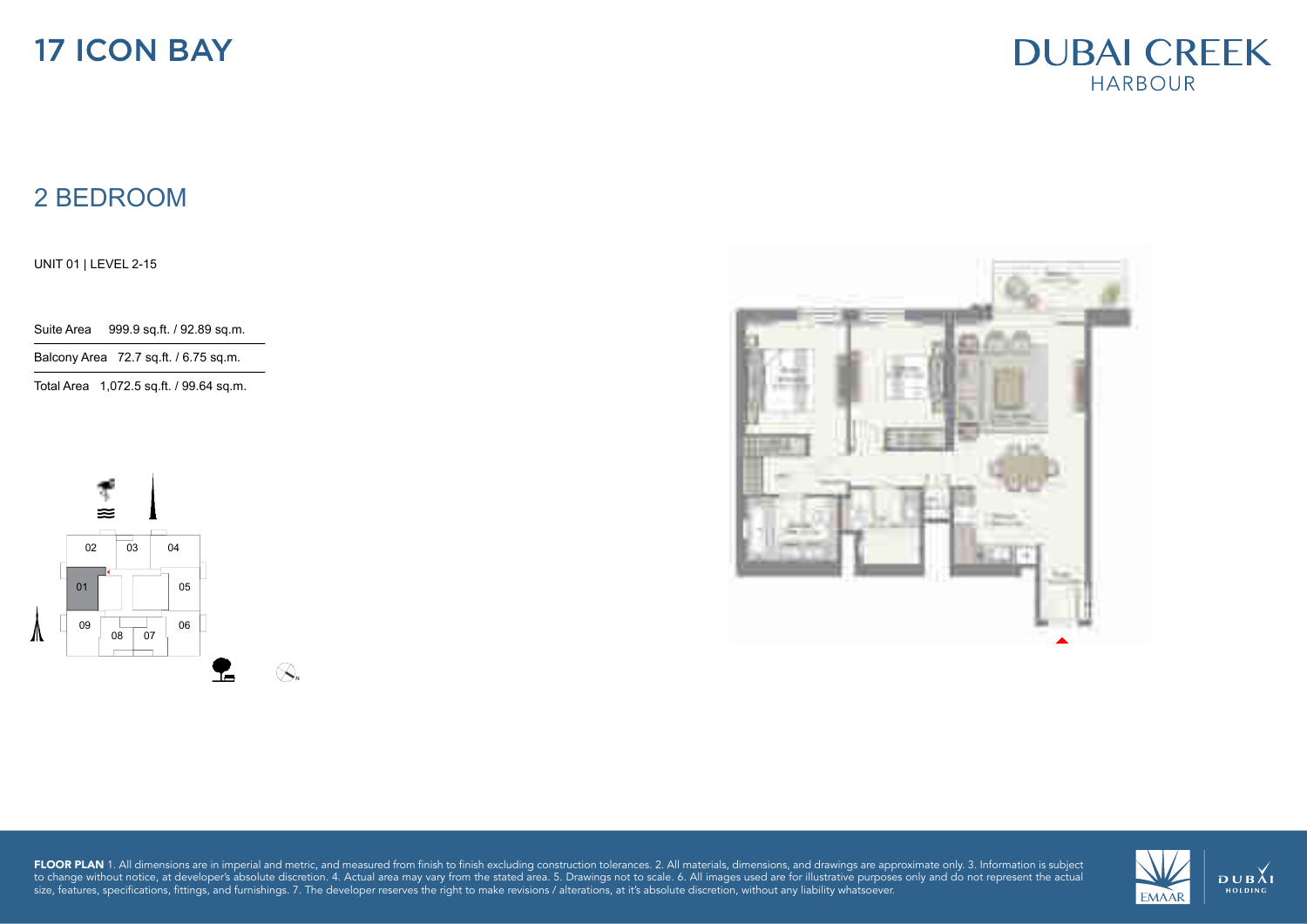![](_page_9_Picture_0.jpeg)

![](_page_9_Picture_1.jpeg)

UNIT 02 | LEVEL 2-22

Suite Area 1035.5 sq.ft. / 96.20 sq.m.

Balcony Area 80.1 sq.ft. / 7.44 sq.m.

Total Area 1115.6 sq.ft. / 103.64 sq.m.

![](_page_9_Figure_7.jpeg)

![](_page_9_Picture_8.jpeg)

![](_page_9_Picture_10.jpeg)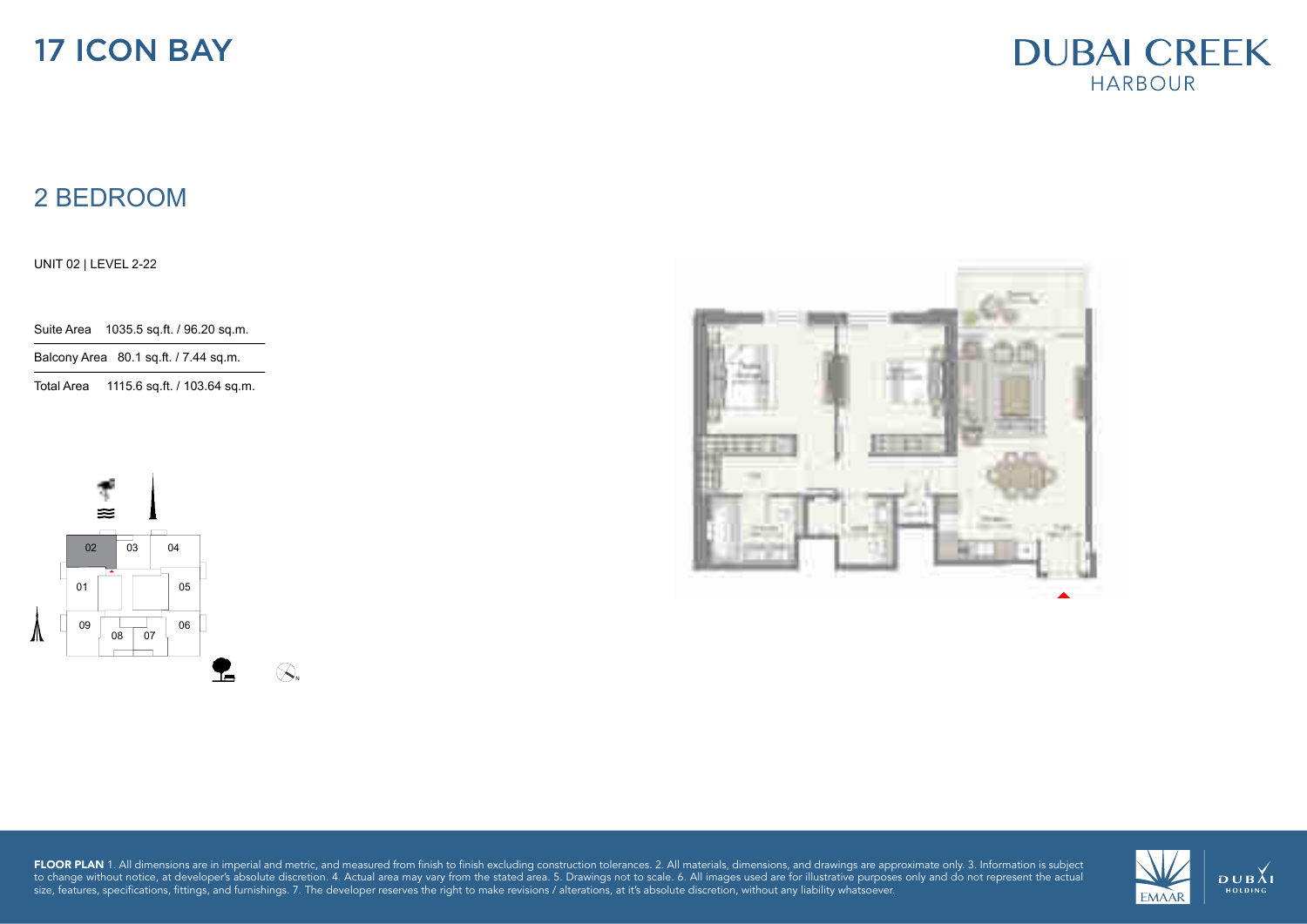![](_page_10_Picture_0.jpeg)

![](_page_10_Picture_1.jpeg)

UNIT 03 | LEVEL 2-22

Suite Area 648.0 sq.ft. / 60.20 sq.m.

Balcony Area 88.4 sq.ft. / 8.21 sq.m.

Total Area 736.4 sq.ft. / 68.41 sq.m.

![](_page_10_Figure_7.jpeg)

![](_page_10_Picture_8.jpeg)

![](_page_10_Picture_10.jpeg)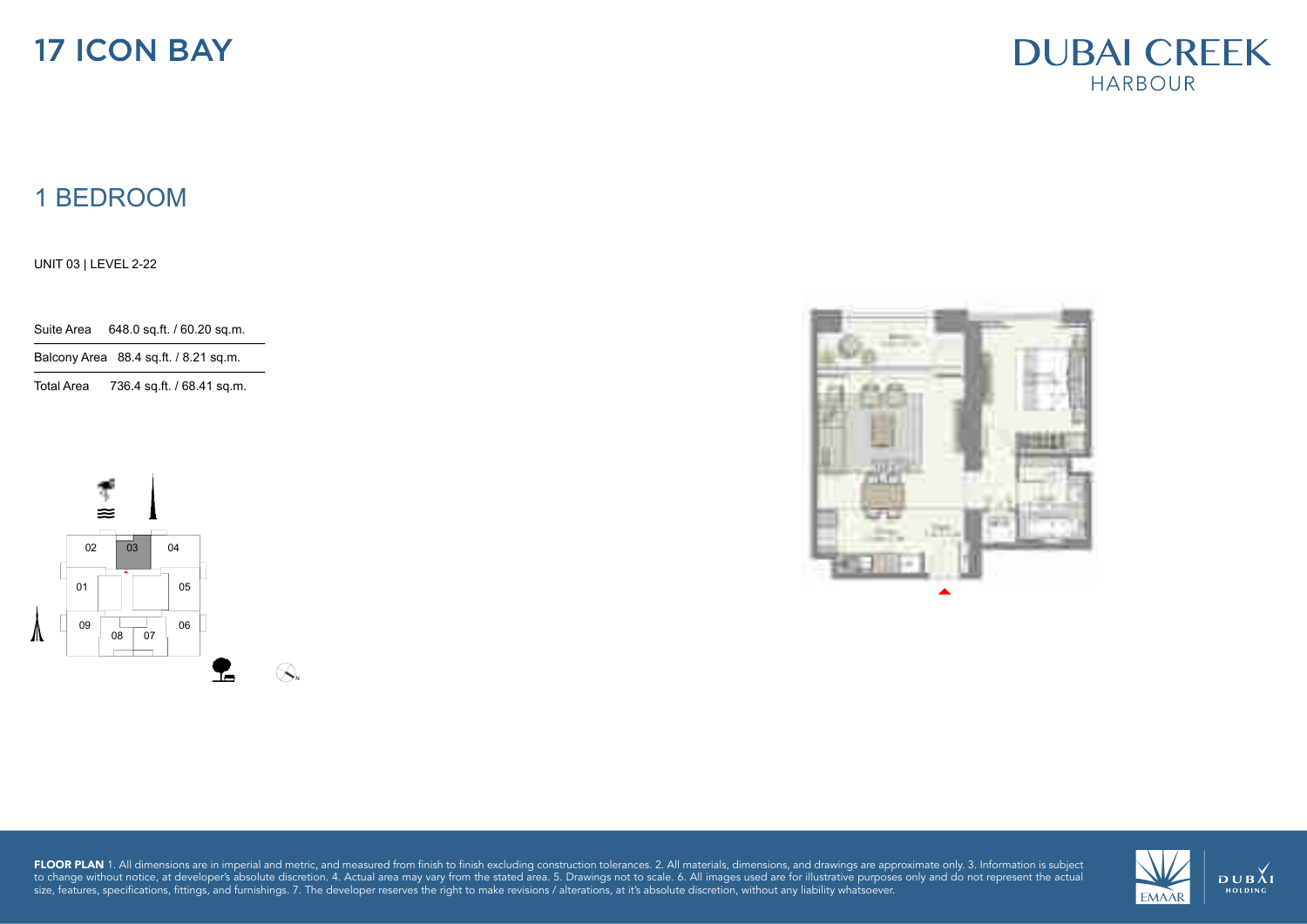![](_page_11_Picture_0.jpeg)

![](_page_11_Picture_1.jpeg)

UNIT 04 | LEVEL 2-22

Suite Area 1036.0 sq.ft. / 96.25 sq.m.

Balcony Area 80.1 sq.ft. / 7.44 sq.m.

Total Area 1116.1 sq.ft. / 103.69 sq.m.

![](_page_11_Figure_7.jpeg)

![](_page_11_Picture_8.jpeg)

![](_page_11_Picture_10.jpeg)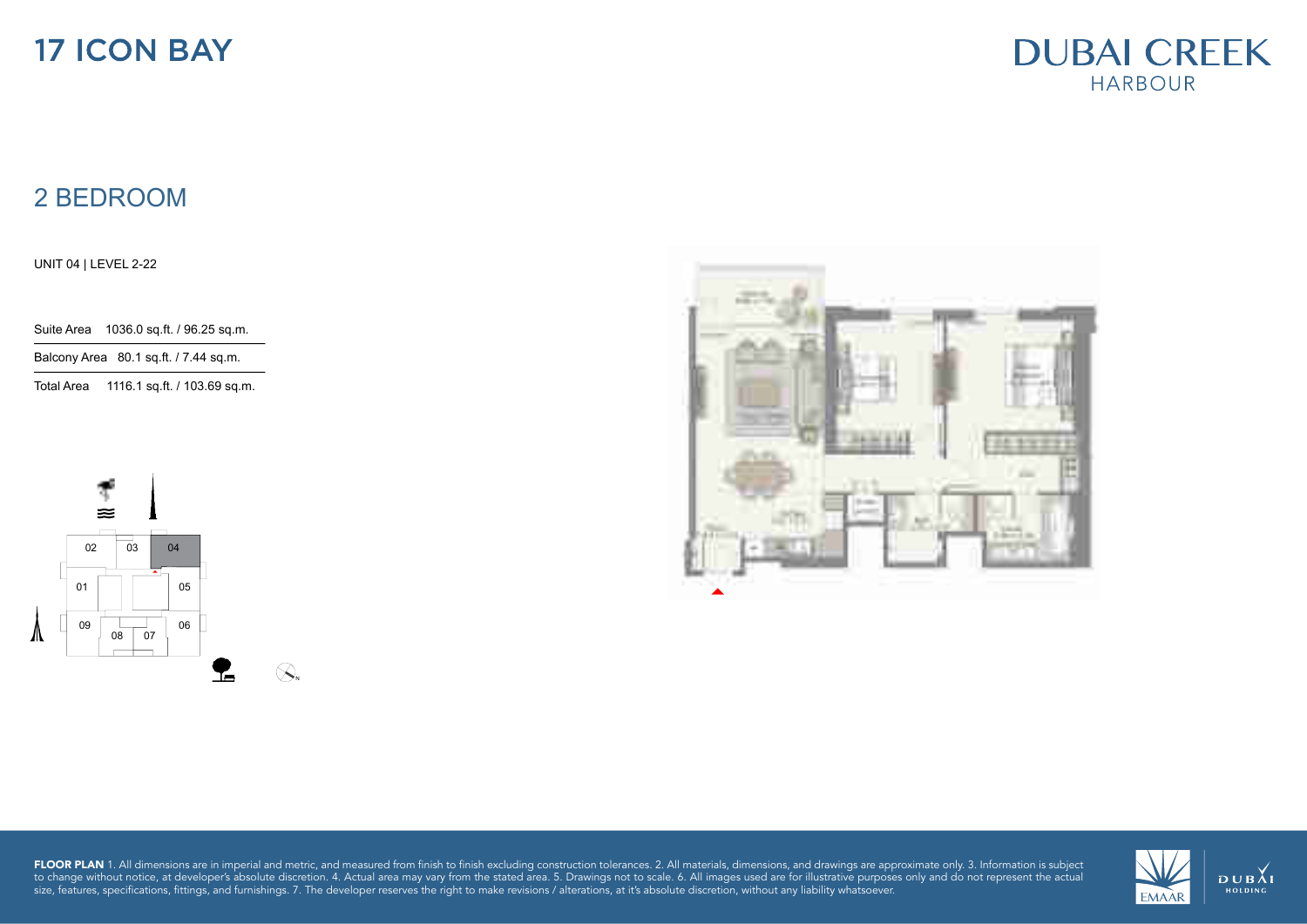![](_page_12_Picture_0.jpeg)

#### **DUBAI CREEK HARBOUR**

#### 2 BEDROOM

UNIT 05 | LEVEL 2-22

Suite Area 997.0 sq.ft. / 92.62 sq.m.

Balcony Area 72.7 sq.ft. / 6.75 sq.m.

Total Area 1069.6 sq.ft. / 99.37 sq.m.

![](_page_12_Figure_7.jpeg)

![](_page_12_Picture_8.jpeg)

![](_page_12_Picture_10.jpeg)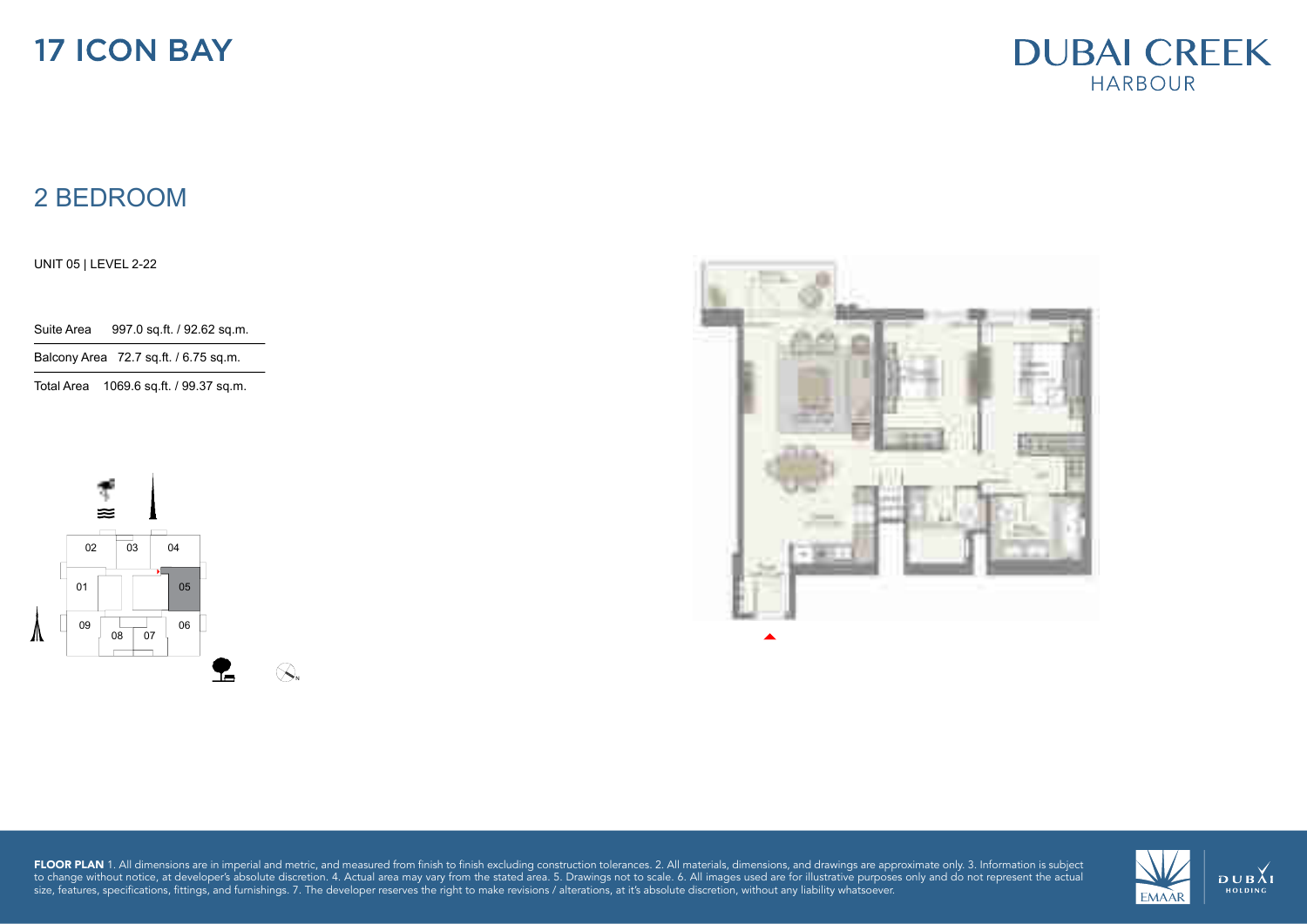![](_page_13_Picture_0.jpeg)

![](_page_13_Picture_1.jpeg)

UNIT 06 | LEVEL 2-15

Suite Area 1019.9 sq.ft. / 94.75 sq.m.

Balcony Area 72.7 sq.ft. / 6.75 sq.m.

Total Area 1 092.5 sq.ft. / 101.50 sq.m.

![](_page_13_Figure_7.jpeg)

![](_page_13_Picture_8.jpeg)

![](_page_13_Picture_10.jpeg)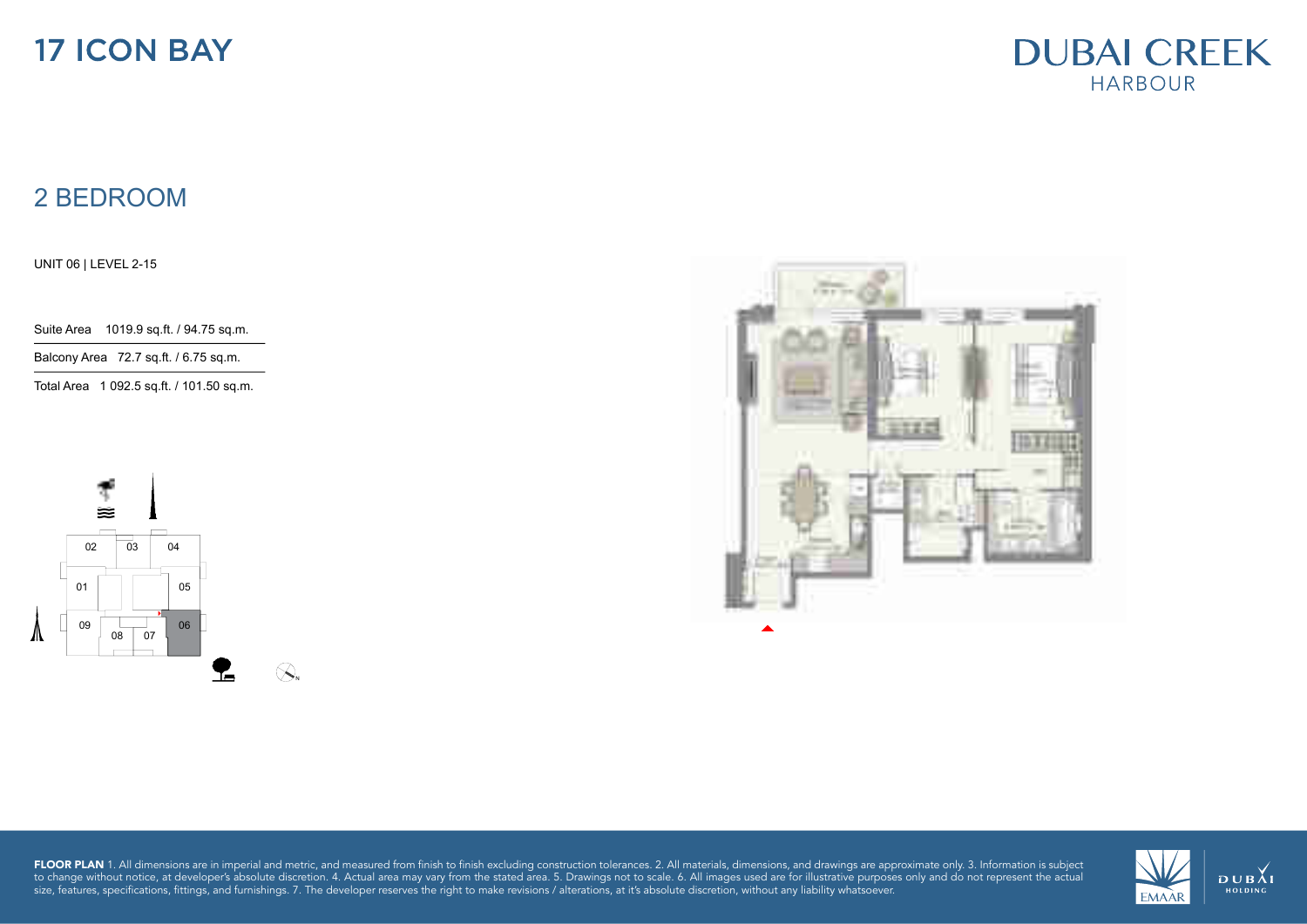![](_page_14_Picture_0.jpeg)

![](_page_14_Picture_1.jpeg)

UNIT 07 | LEVEL 2-15

Suite Area 669.7 sq.ft. / 62.22 sq.m.

Balcony Area 90.2 sq.ft. / 8.38 sq.m.

Total Area 759.9 sq.ft. / 70.60 sq.m.

![](_page_14_Figure_7.jpeg)

![](_page_14_Picture_8.jpeg)

![](_page_14_Picture_10.jpeg)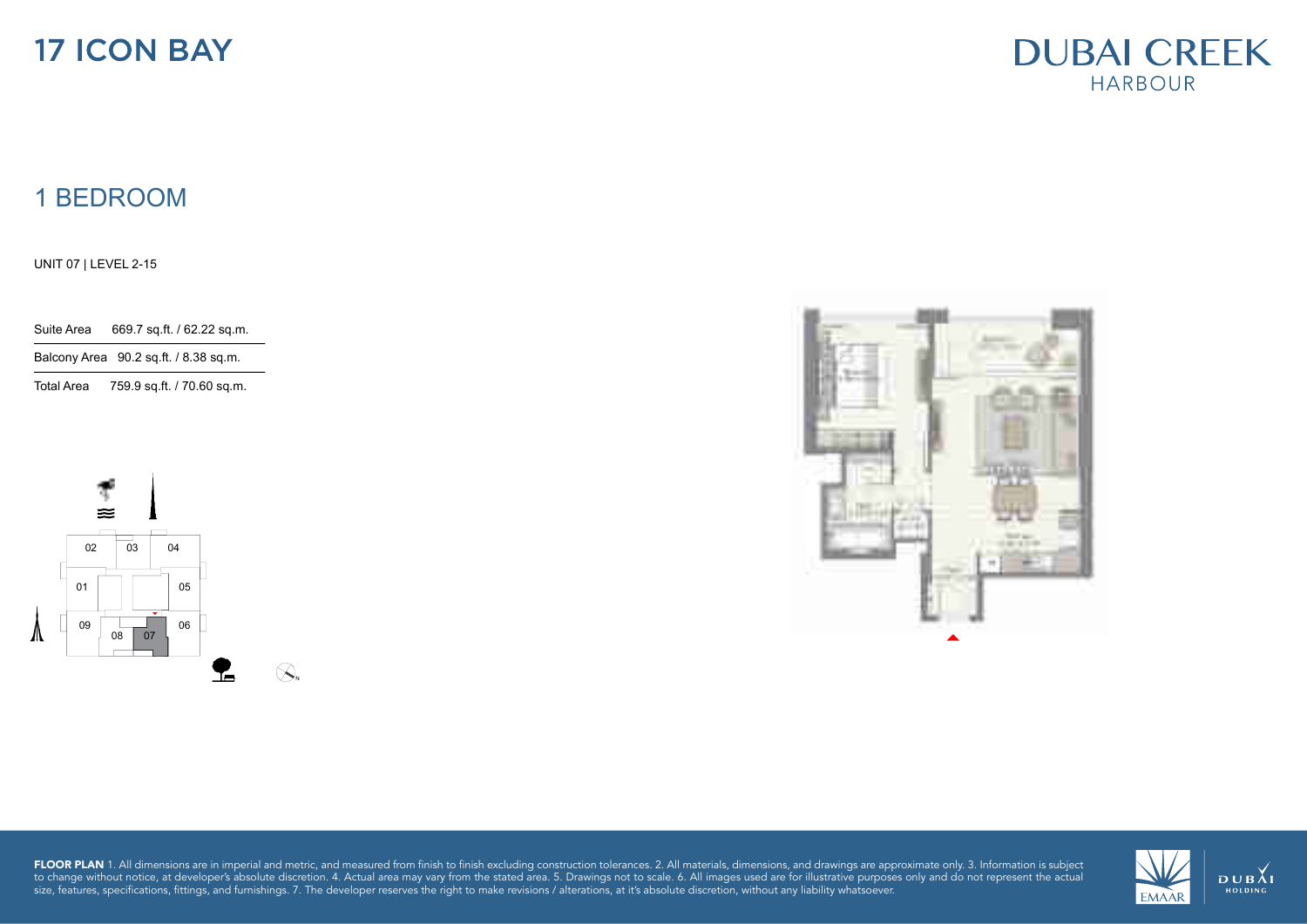![](_page_15_Picture_0.jpeg)

![](_page_15_Picture_1.jpeg)

UNIT 08 | LEVEL 2-15

Suite Area 669.7 sq.ft. / 62.22 sq.m.

Balcony Area 90.2 sq.ft. / 8.38 sq.m.

Total Area 759.9 sq.ft. / 70.60 sq.m.

![](_page_15_Figure_7.jpeg)

![](_page_15_Picture_8.jpeg)

![](_page_15_Picture_10.jpeg)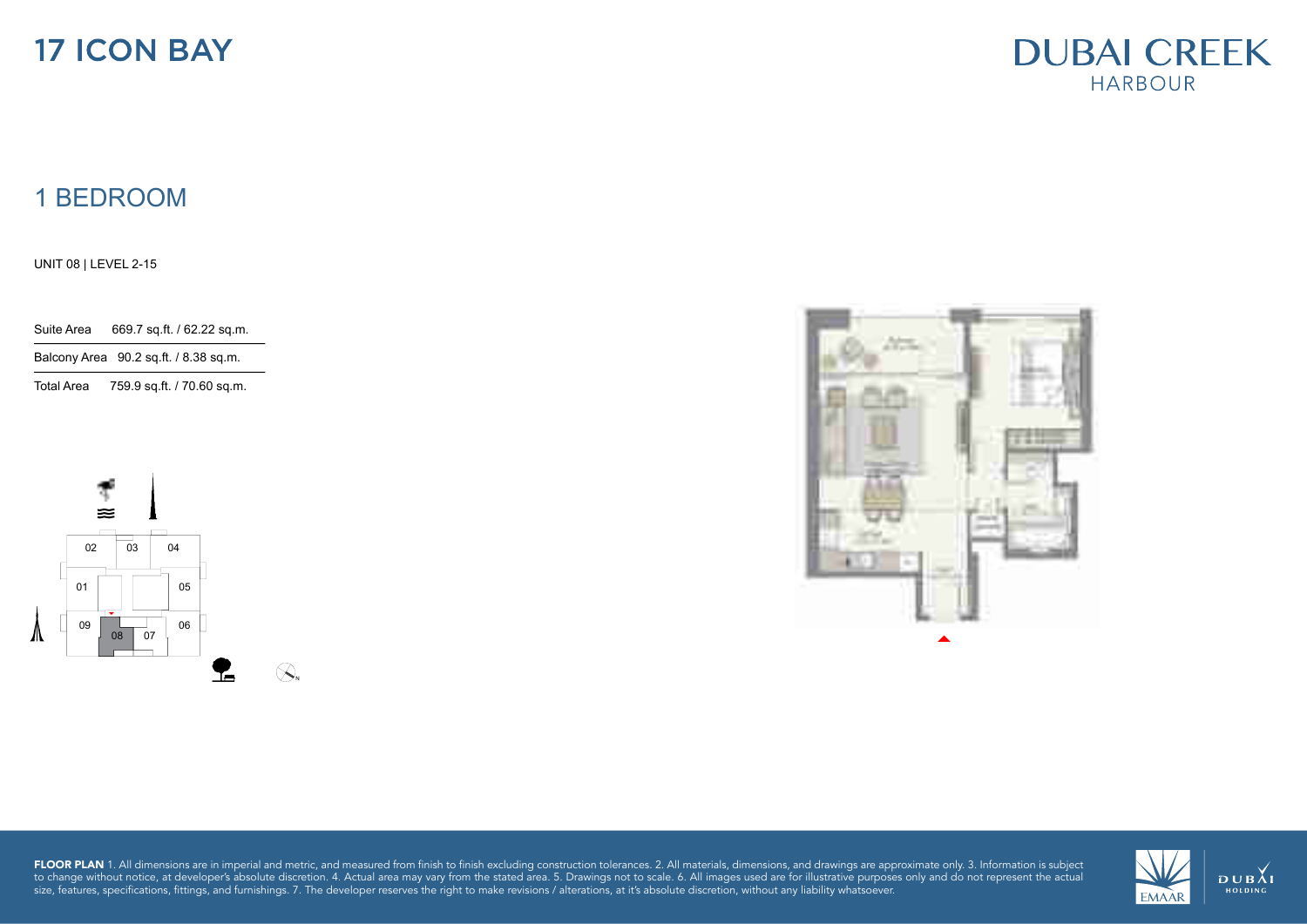![](_page_16_Picture_0.jpeg)

![](_page_16_Picture_1.jpeg)

UNIT 09 | LEVEL 2-15

Suite Area 1018.7 sq.ft. / 94.64 sq.m.

Balcony Area 72.7 sq.ft. / 6.75 sq.m.

Total Area 1091.4 sq.ft. / 101.39 sq.m.

![](_page_16_Figure_7.jpeg)

![](_page_16_Picture_8.jpeg)

![](_page_16_Picture_10.jpeg)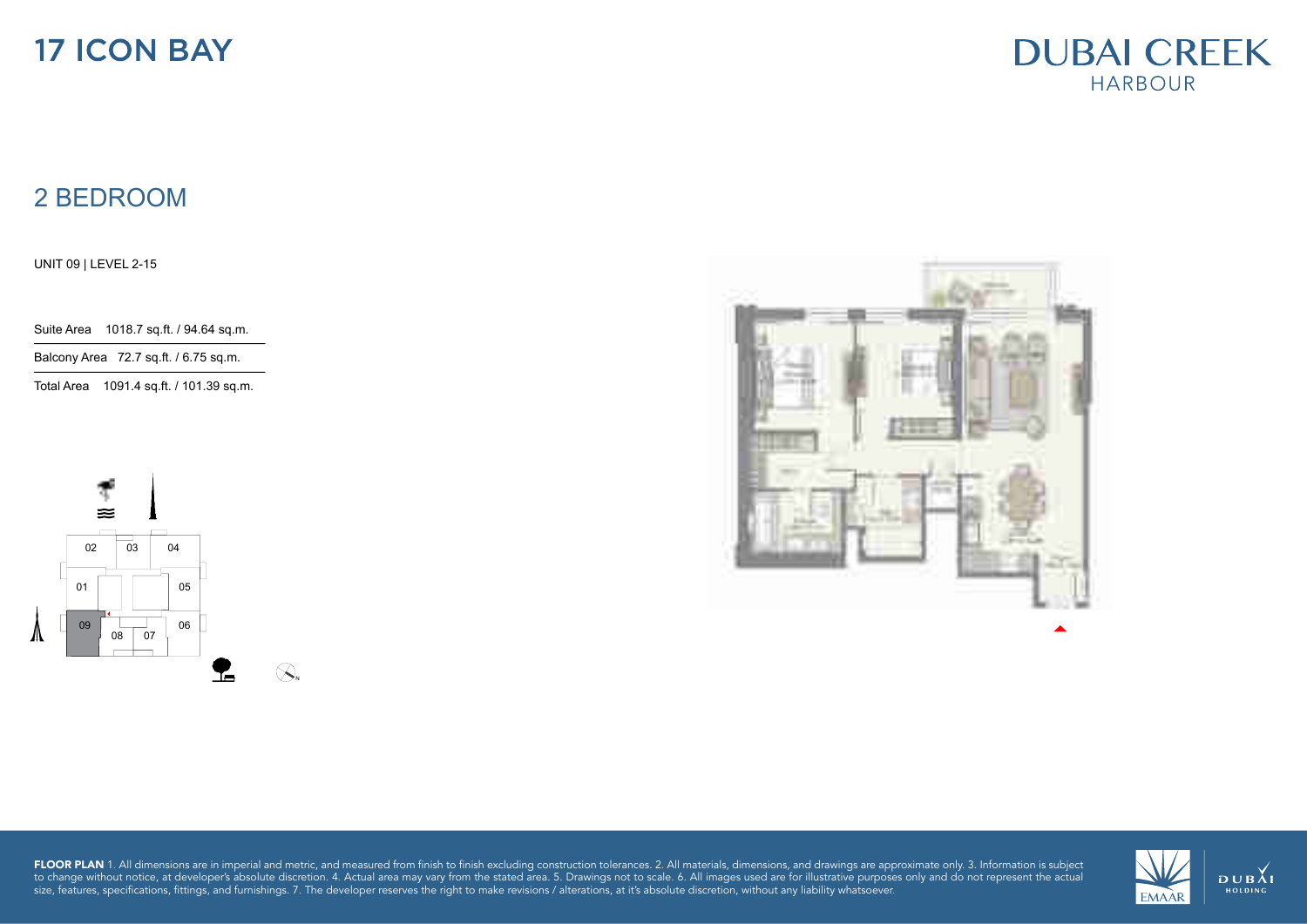![](_page_17_Picture_0.jpeg)

![](_page_17_Picture_1.jpeg)

UNIT 01 | LEVEL 16-22

Suite Area 1000.4 sq.ft. / 92.94 sq.m.

Balcony Area 72.7 sq.ft. / 6.75 sq.m.

Total Area 1073.1 sq.ft. / 99.69 sq.m.

![](_page_17_Figure_7.jpeg)

![](_page_17_Picture_8.jpeg)

![](_page_17_Picture_10.jpeg)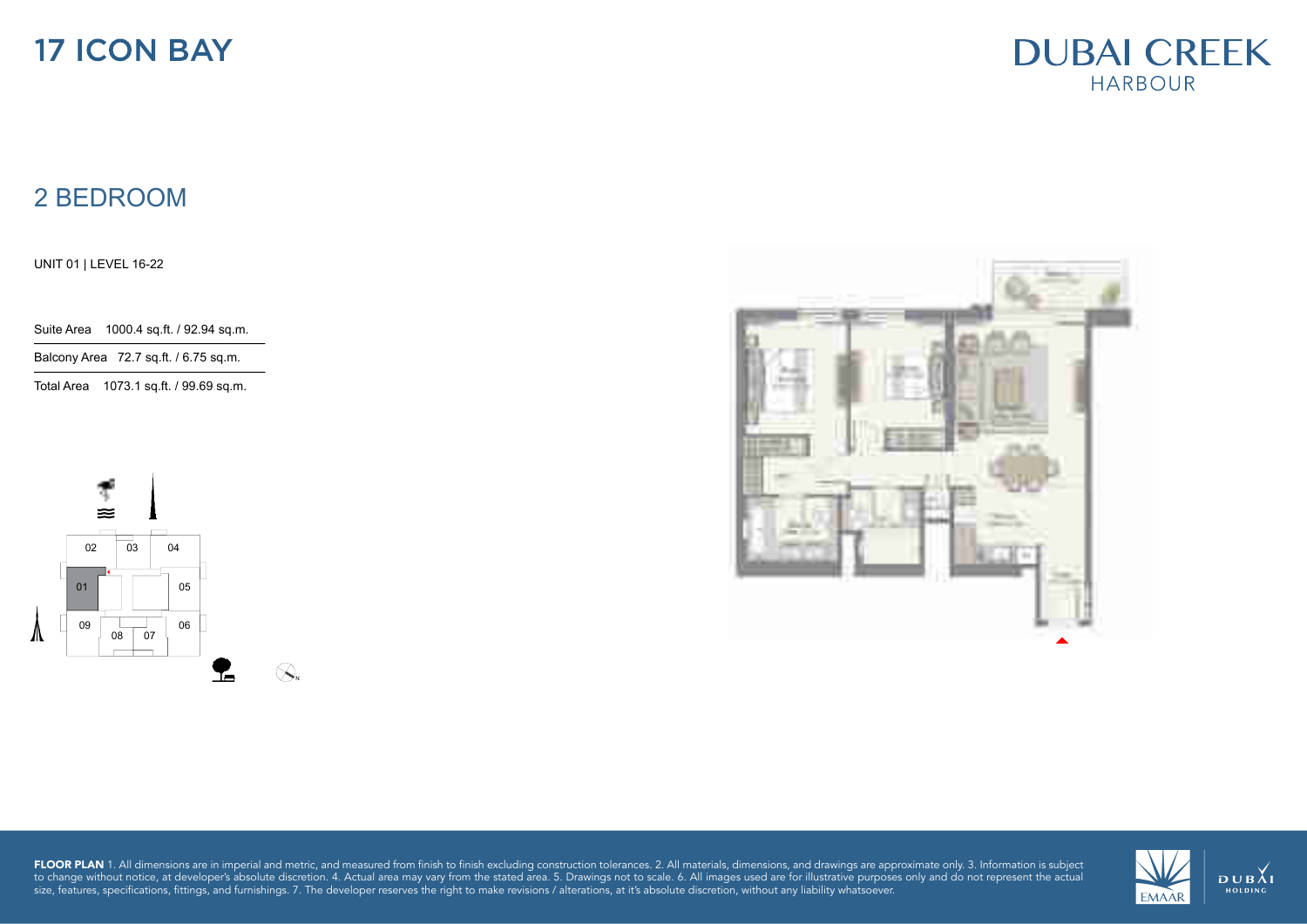![](_page_18_Picture_0.jpeg)

![](_page_18_Picture_1.jpeg)

UNIT 06 | LEVEL 16-22

Suite Area 1017.1 sq.ft. / 94.49 sq.m.

Balcony Area 72.7 sq.ft. / 6.75 sq.m.

Total Area 1089.7 sq.ft. / 101.24 sq.m.

![](_page_18_Figure_7.jpeg)

![](_page_18_Picture_8.jpeg)

![](_page_18_Picture_10.jpeg)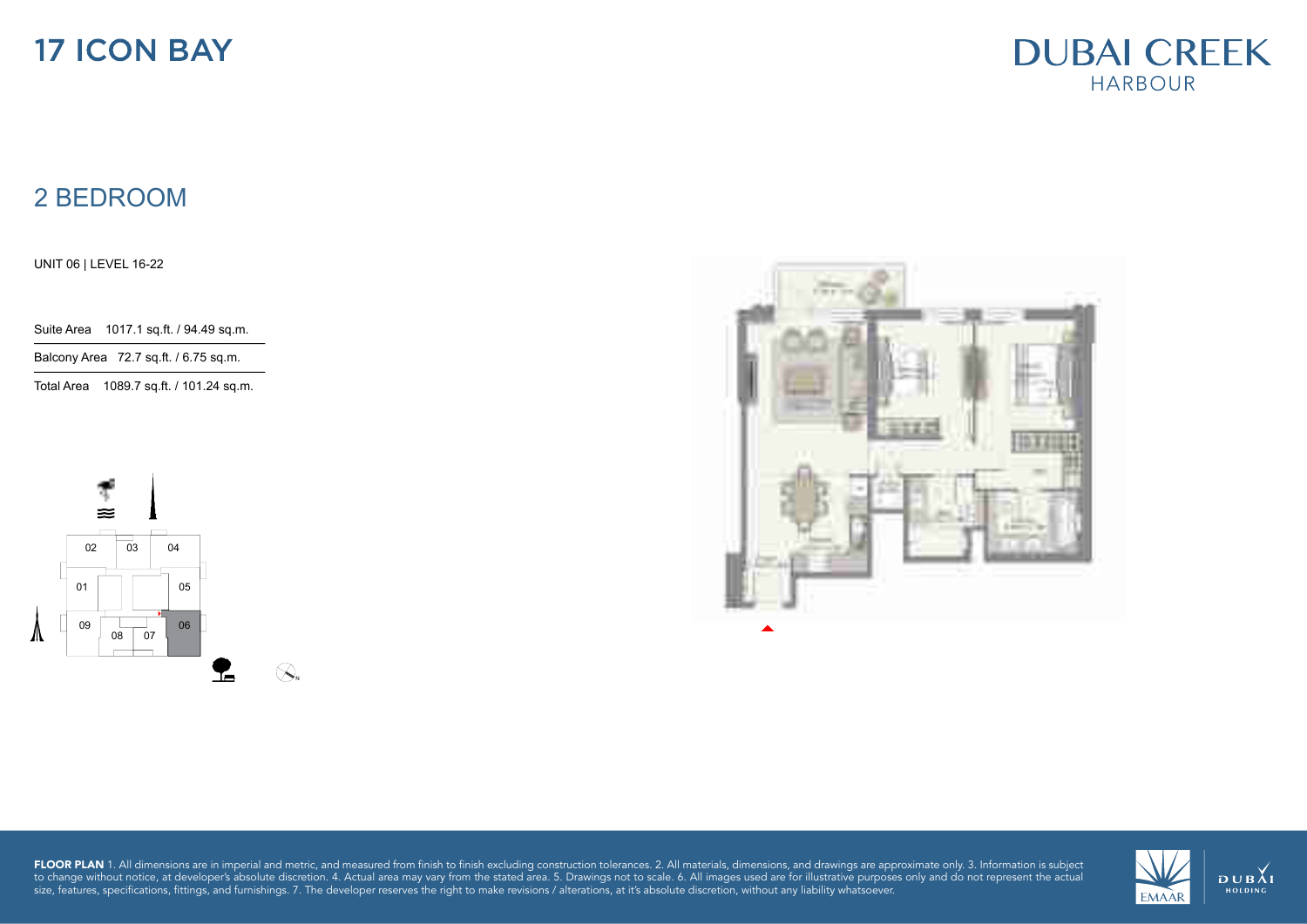![](_page_19_Picture_0.jpeg)

![](_page_19_Picture_1.jpeg)

UNIT 07 | LEVEL 16-22

Suite Area 670.2 sq.ft. / 62.26 sq.m.

Balcony Area 90.2 sq.ft. / 8.38 sq.m.

Total Area 760.4 sq.ft. / 70.64 sq.m.

![](_page_19_Figure_7.jpeg)

![](_page_19_Picture_8.jpeg)

![](_page_19_Picture_10.jpeg)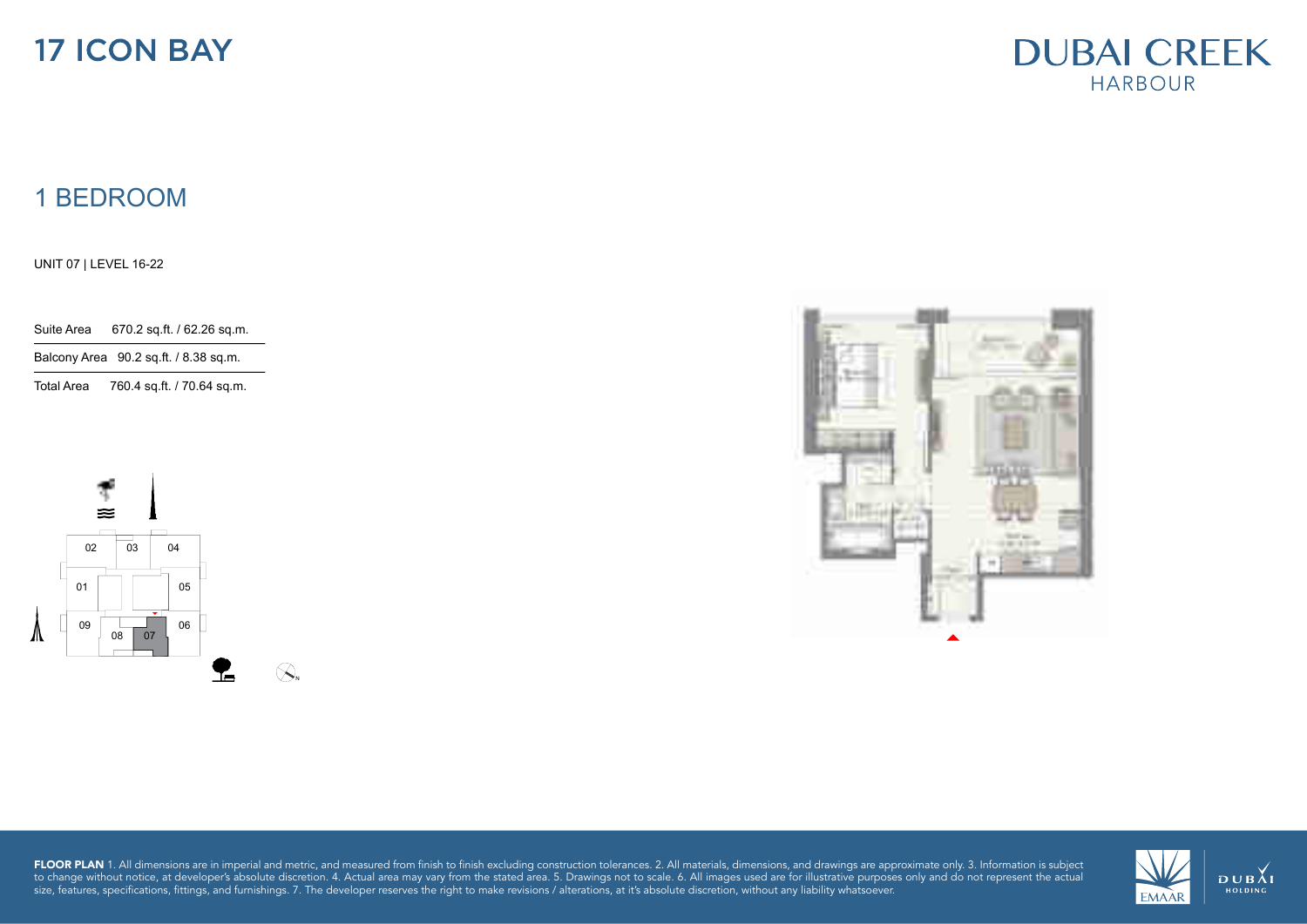![](_page_20_Picture_0.jpeg)

![](_page_20_Picture_1.jpeg)

UNIT 08 | LEVEL 16-22

Suite Area 670.2 sq.ft. / 62.26 sq.m.

Balcony Area 90.2 sq.ft. / 8.38 sq.m.

Total Area 760.4 sq.ft. / 70.64 sq.m.

![](_page_20_Figure_7.jpeg)

![](_page_20_Picture_8.jpeg)

![](_page_20_Picture_10.jpeg)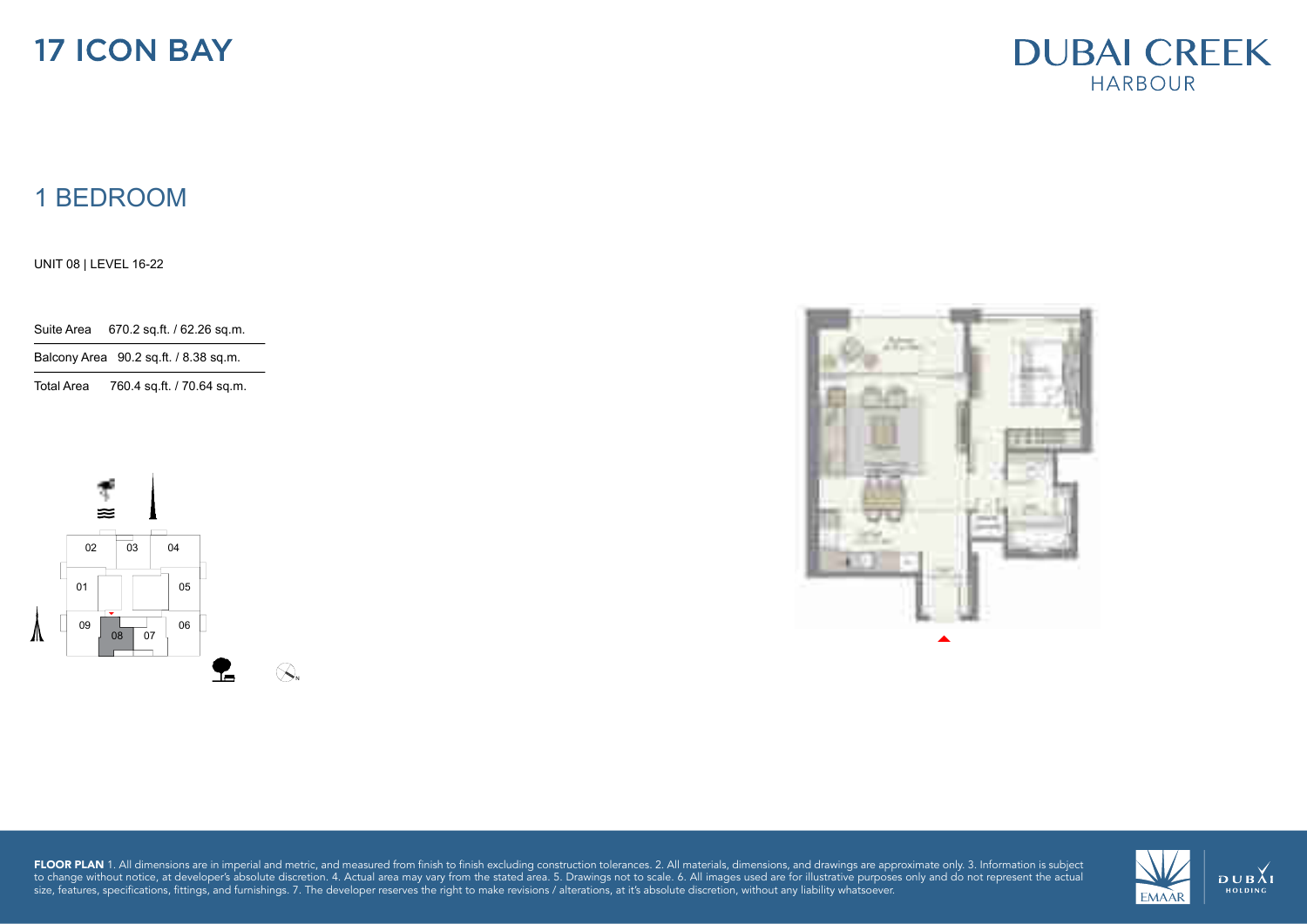![](_page_21_Picture_0.jpeg)

![](_page_21_Picture_1.jpeg)

UNIT 09 | LEVEL 16-22

Suite Area 1015.9 sq.ft. / 94.38 sq.m.

Balcony Area 72.7 sq.ft. / 6.75 sq.m.

Total Area 1088.6 sq.ft. / 101.13 sq.m.

![](_page_21_Figure_7.jpeg)

![](_page_21_Picture_8.jpeg)

![](_page_21_Picture_10.jpeg)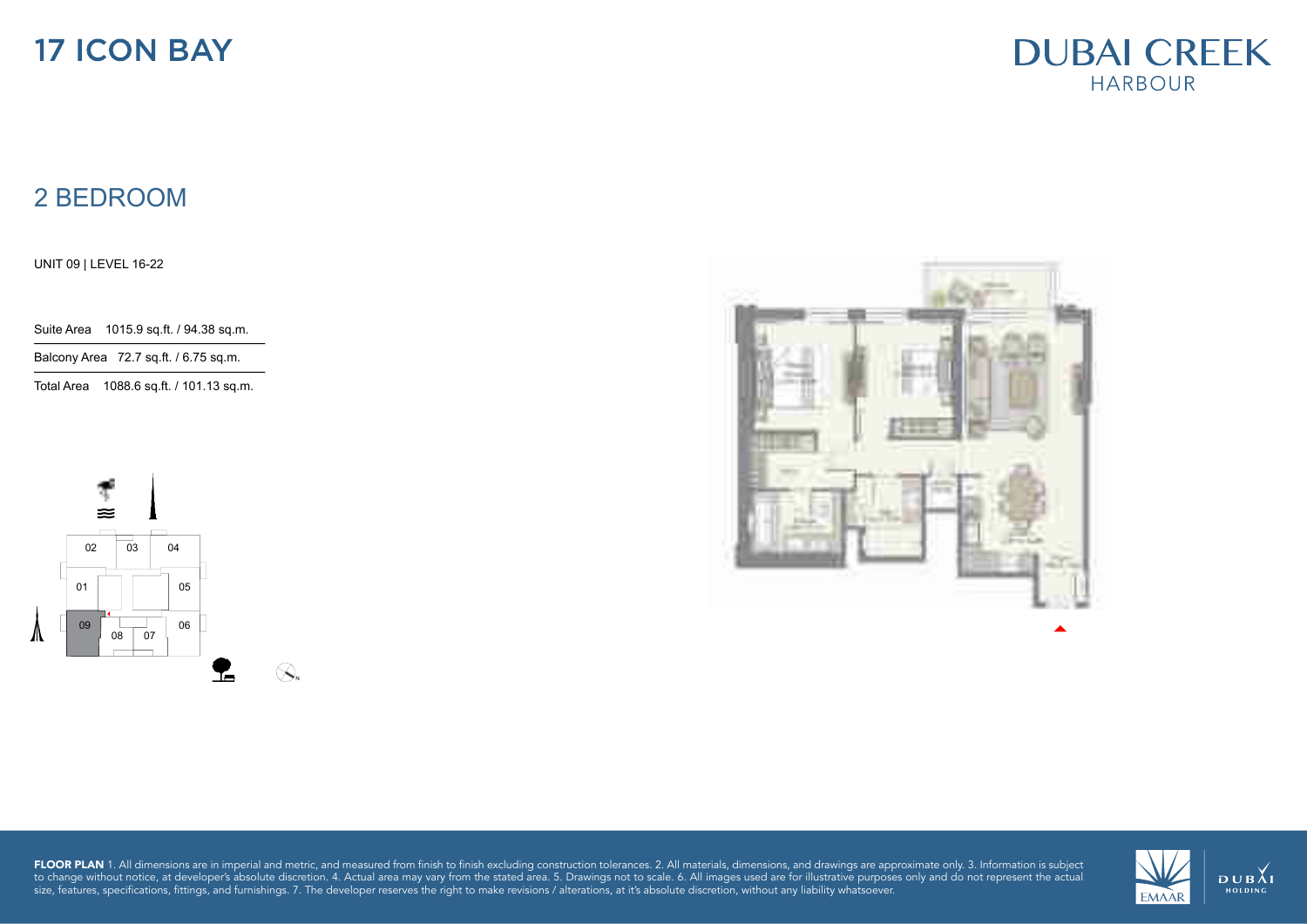![](_page_22_Picture_0.jpeg)

#### **DUBAI CREEK HARBOUR**

#### 3 BEDROOM

UNIT 01 | LEVEL 24-41

Suite Area 1477.5 sq.ft. / 137.26 sq.m. Balcony Area 191.1 sq.ft. / 17.75 sq.m.

Total Area 1668.5 sq.ft. / 155.01 sq.m.

![](_page_22_Figure_6.jpeg)

![](_page_22_Picture_7.jpeg)

![](_page_22_Picture_9.jpeg)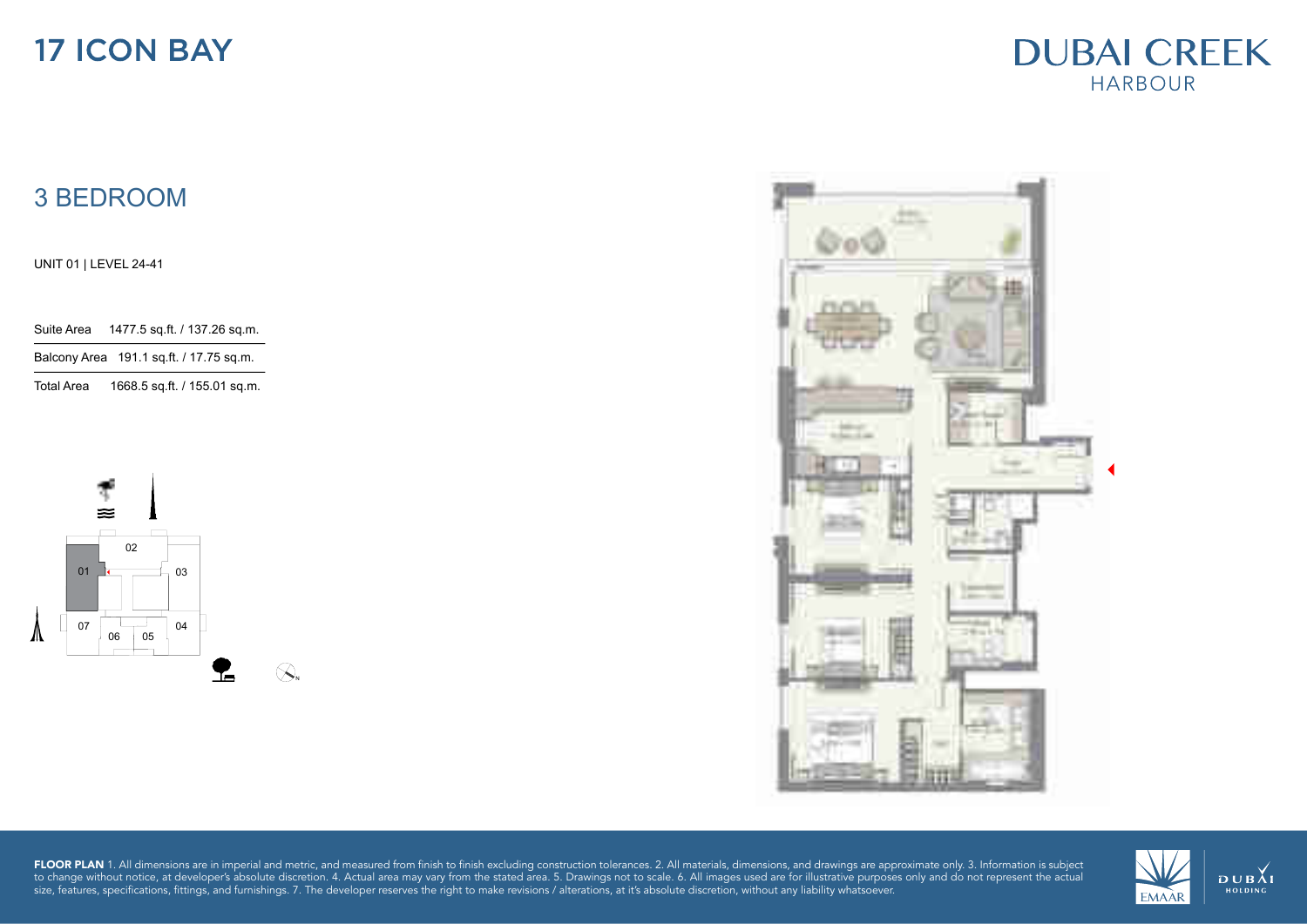![](_page_23_Picture_0.jpeg)

### **DUBAI CREEK HARBOUR**

#### 3 BEDROOM

UNIT 02 | LEVEL 24-41

Suite Area 1465.9 sq.ft. / 136.19 sq.m. Balcony Area 122.6 sq.ft. / 11.39 sq.m. Total Area 1588.5 sq.ft. / 147.58 sq.m.

![](_page_23_Figure_5.jpeg)

![](_page_23_Picture_6.jpeg)

![](_page_23_Picture_8.jpeg)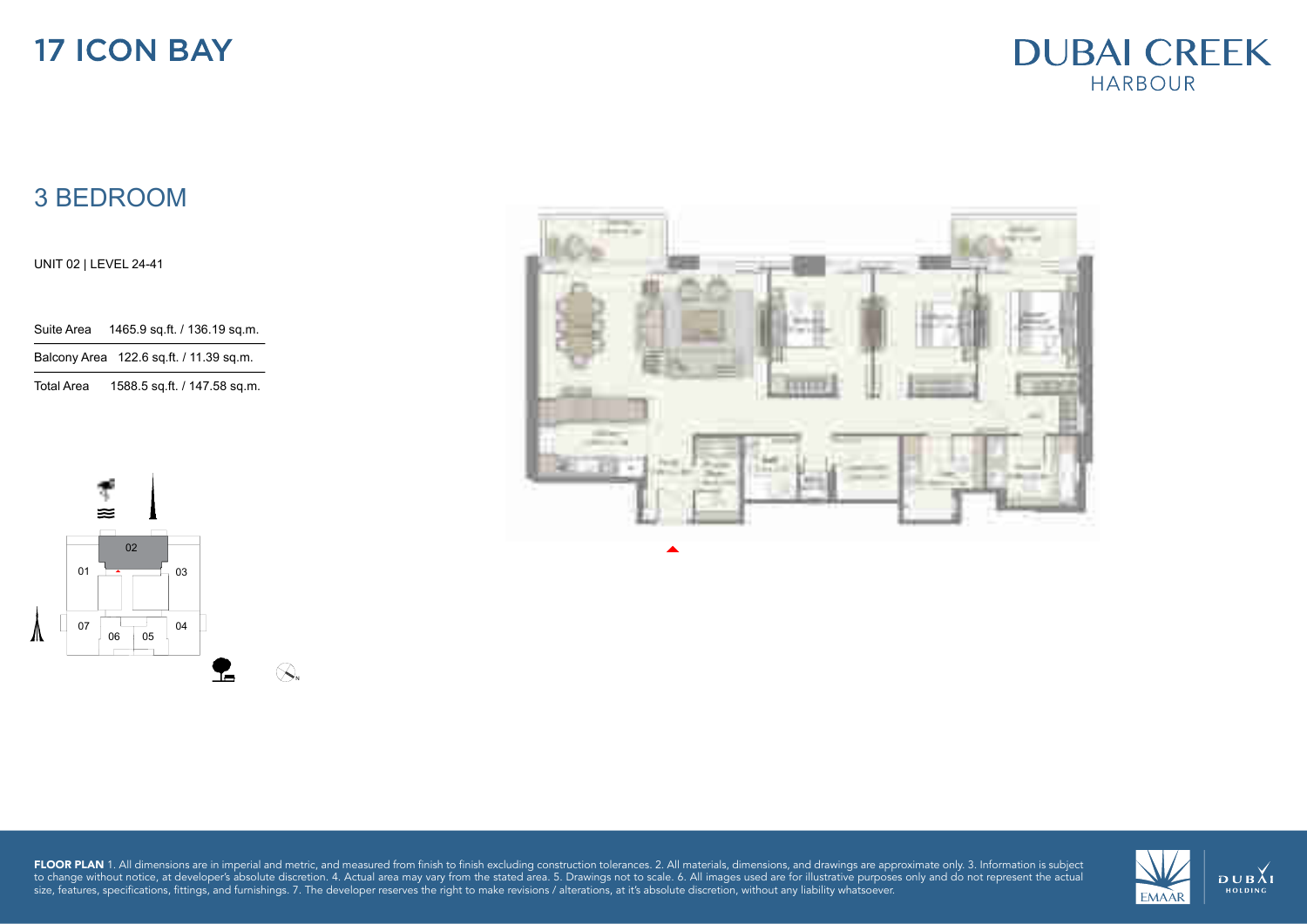![](_page_24_Picture_0.jpeg)

UNIT 03 | LEVEL 24-41

Suite Area 1477.8 sq.ft. / 137.29 sq.m. Balcony Area 191.1 sq.ft. / 17.75 sq.m. Total Area 1668.8 sq.ft. / 155.04 sq.m.

![](_page_24_Figure_4.jpeg)

![](_page_24_Picture_5.jpeg)

**FLOOR PLAN** 1. All dimensions are in imperial and metric, and measured from finish to finish excluding construction tolerances. 2. All materials, dimensions, and drawings are approximate only. 3. Information is subject<br>to size, features, specifications, fittings, and furnishings. 7. The developer reserves the right to make revisions / alterations, at it's absolute discretion, without any liability whatsoever.

![](_page_24_Picture_7.jpeg)

### **DUBAI CREEK HARBOUR**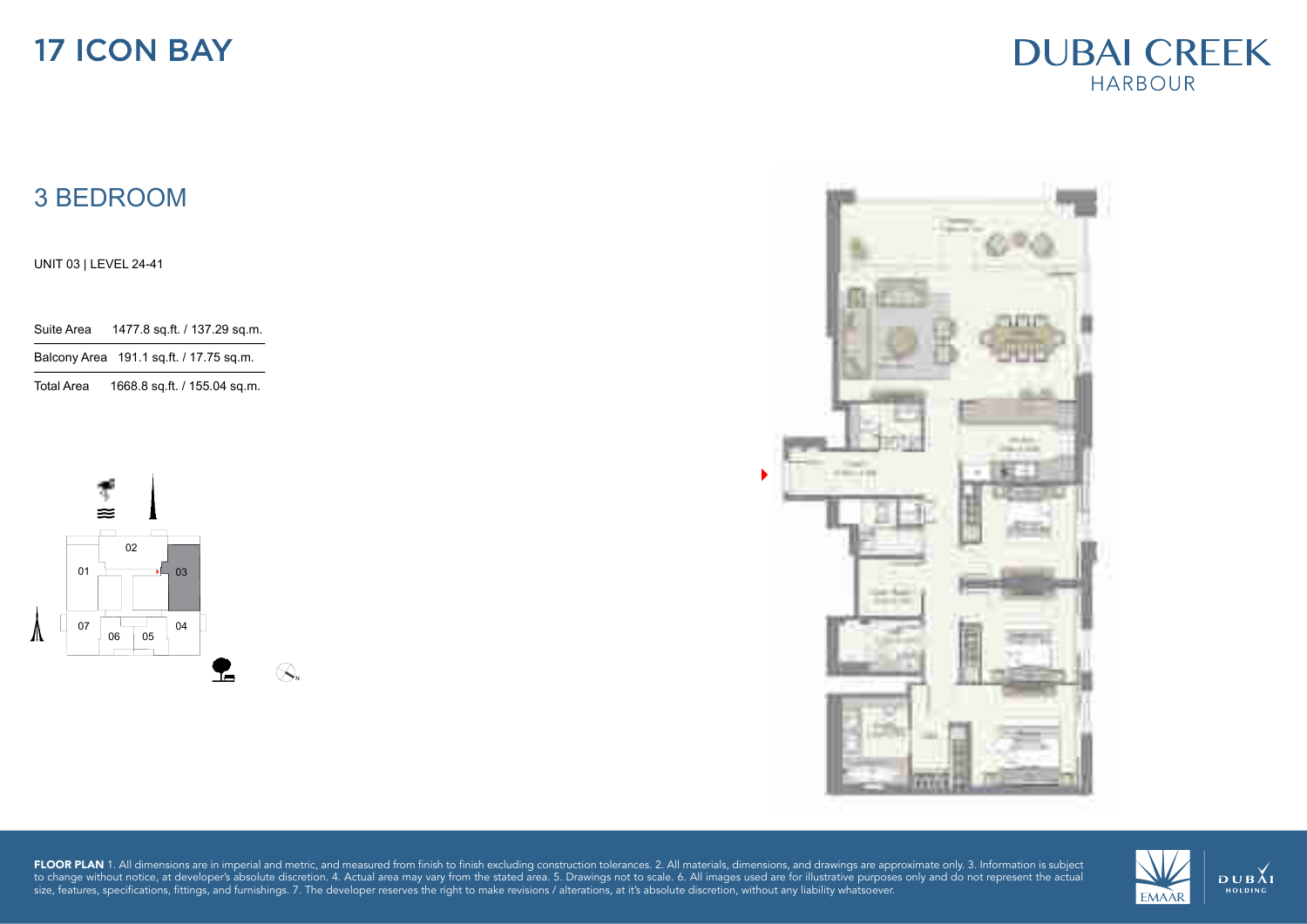![](_page_25_Picture_0.jpeg)

![](_page_25_Picture_1.jpeg)

UNIT 04 | LEVEL 24-41

Suite Area 1015.6 sq.ft. / 94.35 sq.m.

Balcony Area 72.7 sq.ft. / 6.75 sq.m.

Total Area 1088.2 sq.ft. / 101.10 sq.m.

![](_page_25_Figure_7.jpeg)

![](_page_25_Picture_8.jpeg)

![](_page_25_Picture_10.jpeg)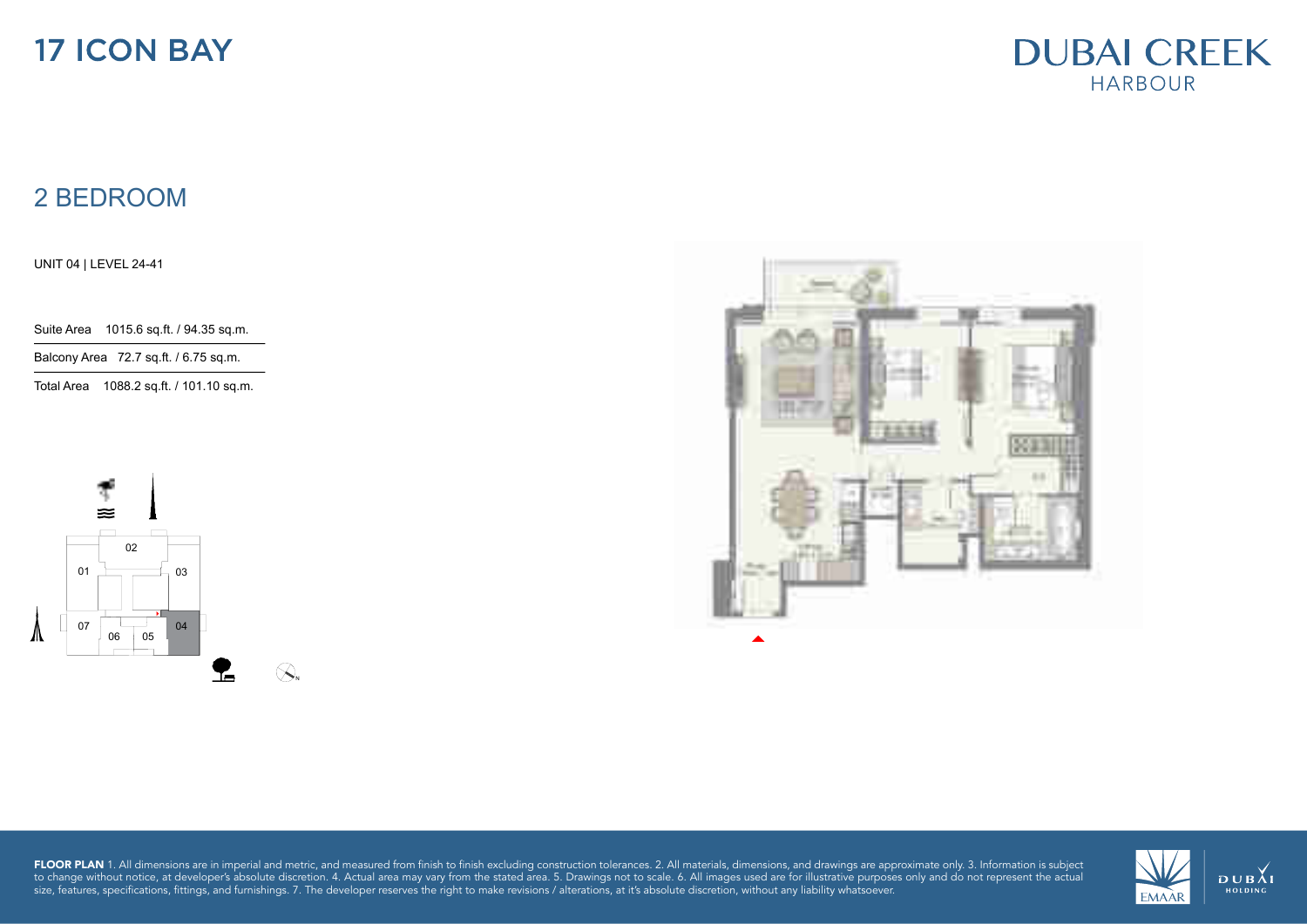![](_page_26_Picture_0.jpeg)

![](_page_26_Picture_1.jpeg)

UNIT 05 | LEVEL 24-41

Suite Area 670.2 sq.ft. / 62.26 sq.m.

Balcony Area 90.2 sq.ft. / 8.38 sq.m.

Total Area 760.4 sq.ft. / 70.64 sq.m.

![](_page_26_Figure_7.jpeg)

![](_page_26_Picture_8.jpeg)

![](_page_26_Picture_10.jpeg)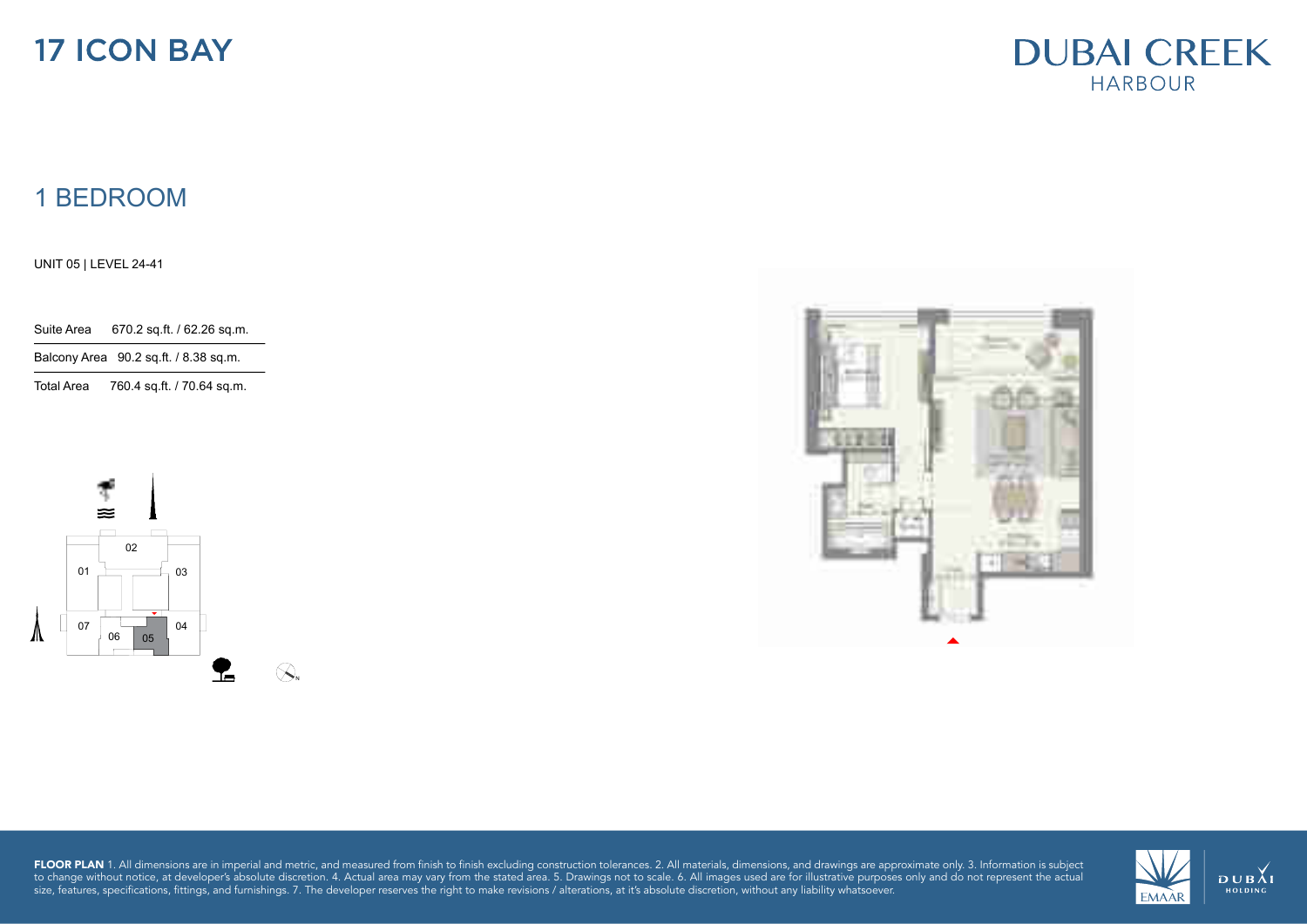![](_page_27_Picture_0.jpeg)

![](_page_27_Picture_1.jpeg)

UNIT 06 | LEVEL 24-41

Suite Area 670.2 sq.ft. / 62.26 sq.m.

Balcony Area 90.2 sq.ft. / 8.38 sq.m.

Total Area 760.4 sq.ft. / 70.64 sq.m.

![](_page_27_Figure_7.jpeg)

![](_page_27_Picture_8.jpeg)

![](_page_27_Picture_10.jpeg)